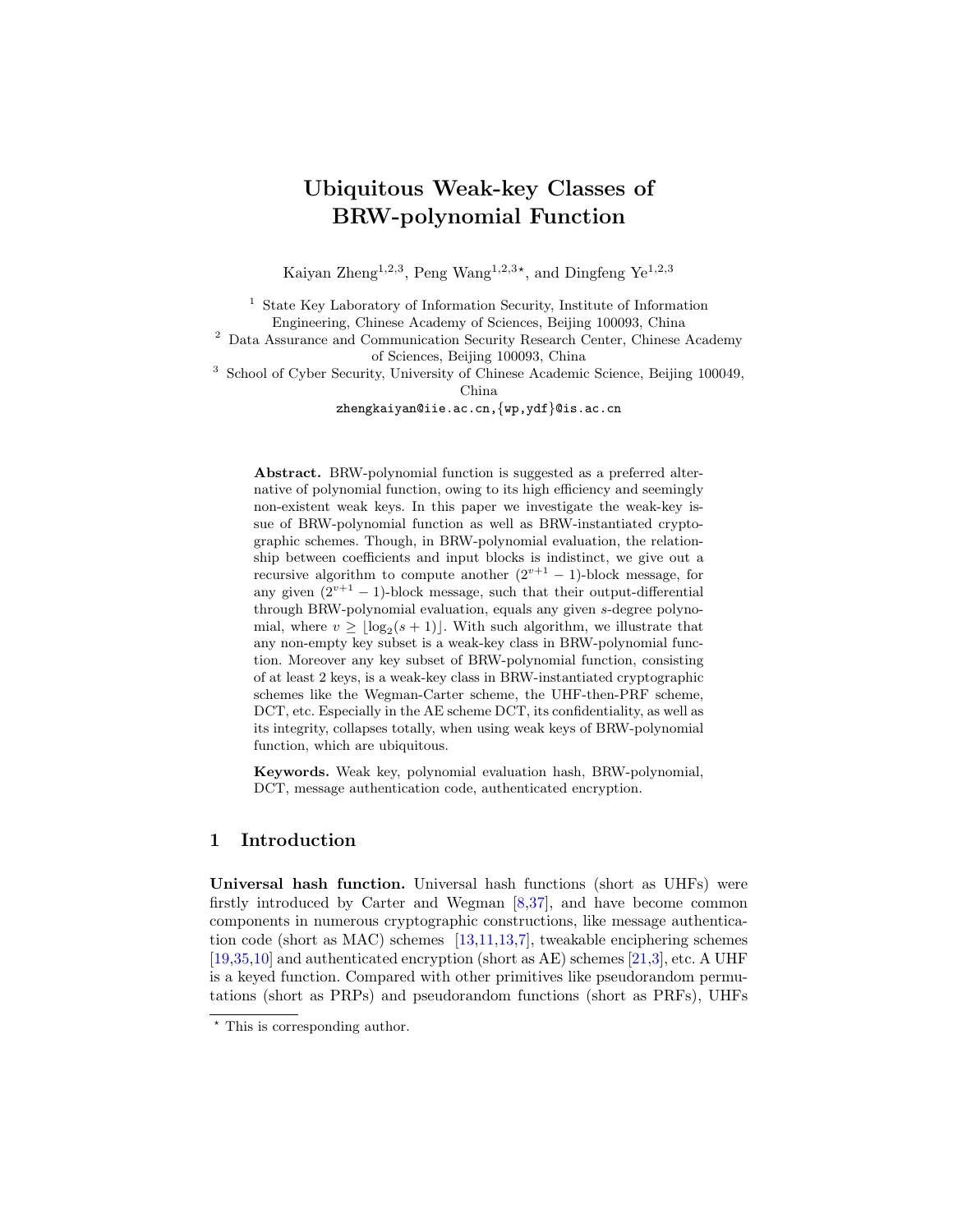<span id="page-1-0"></span>have no strength of pseudorandomness. The only requirement is some simple combinatorial properties, which makes UHFs high-performance but brittle and vulnerable to weak-key analyses [\[14,](#page-15-6)[27,](#page-16-2)[25,](#page-16-3)[39](#page-17-2)[,1\]](#page-14-0) and related-key attacks [\[34,](#page-17-3)[36\]](#page-17-4).

Weak-key analysis. Handschuh and Preneel [\[14\]](#page-15-6) initiated the study of the weak-key issue of UHFs, as they pointed out that "in symmetric cryptology, a class of keys is called a weak-key class if for the members of that class the algorithm behaves in an unexpected way and if it is easy to detect whether a particular unknown key belongs to this class. Moreover, if a weak-key class is of size  $C$ , one requires that identifying that a key belongs to this class requires testing fewer than C keys by exhaustive search and fewer than C verification queries." Following such definition, they investigated several weak-key classes of UHFs in MACs. Later on the weak-key analyses of UHFs mainly focused on a specific UHF, i.e. polynomial function.

Polynomial function. Polynomial function, which evaluates a polynomial in the key with the data blocks as coefficients, is one of the most widely used UHFs [\[5,](#page-15-7)[20,](#page-16-4)[17](#page-16-5)[,35](#page-17-1)[,10,](#page-15-4)[4](#page-15-8)[,15\]](#page-15-9). However the weak-key issue of polynomial function in cryptographic schemes such as MACs was extensively studied and was found unavoidable, especially in the example of GCM/GMAC which uses polynomial function in its authentication component. Saarrinen [\[27\]](#page-16-2) found that the keys of polynomial function satisfying  $K^t = K$  formed a weak-key class in GCM. Procter and Cid  $[25]$  found that any subset W is a weak-key class in GCM and GMAC, if  $|W| \geq 3$  or  $|W| \geq 2$  and  $0 \in W$ , exploiting the so-called forgery polynomial  $q(K) = \sum_{H \in \mathcal{W}} (K - H)$ . Zhu, Tan and Gong [\[39\]](#page-17-2) pointed out that any subset  $W$  consisting of at least 2 keys is a weak-key class. Sun, Wang and Zhang [\[34\]](#page-17-3) applied the above results to tweakable enciphering schemes based on polynomial function. Abdelraheem, Beelen, Bogdanov and Tischhauser [\[1\]](#page-14-0) further proposed twisted polynomials from Ore rings to construct sparse forgery polynomials, which greatly facilitate key recovery attacks.

The weak-key issue casts shadow on the further application of polynomial function. For example, during the CAESAR competition, due to the weak-key issue of polynomial function in the AE scheme POET [\[2\]](#page-15-10), the designers [\[3\]](#page-15-5) decided to abandon the polynomial-function-based POET and retain the fourround-AES-based version.

BRW-polynomial function. Bernstein [\[6\]](#page-15-11) proposed a variant of polynomial function, after the work of Rabin and Winograd [\[26\]](#page-16-6), which is named as BRW (short for Bernstein-Rabin-Winograd) in [\[28\]](#page-16-7). BRW-polynomial function performs more highly-efficient than polynomial function, as it decreases nearly a half of multiplications in polynomial evaluation. BRW-polynomial function is widelyused in lots of cryptographic schemes, including authentication schemes [\[6,](#page-15-11)[30\]](#page-17-5), tweakable enciphering schemes [\[28,](#page-16-7)[29](#page-16-8)[,9\]](#page-15-12), authenticated encryption schemes [\[12\]](#page-15-13), etc.

Furthermore, unlike the case of polynomial function, the weak-key issue of BRW-polynomial function seems avoidable. By now, no weak-key problem of BRW-polynomial function has been found [\[14,](#page-15-6)[12\]](#page-15-13), which makes BRW-polynomial function an ideal UHF candidate in cryptographic schemes to alleviate the threat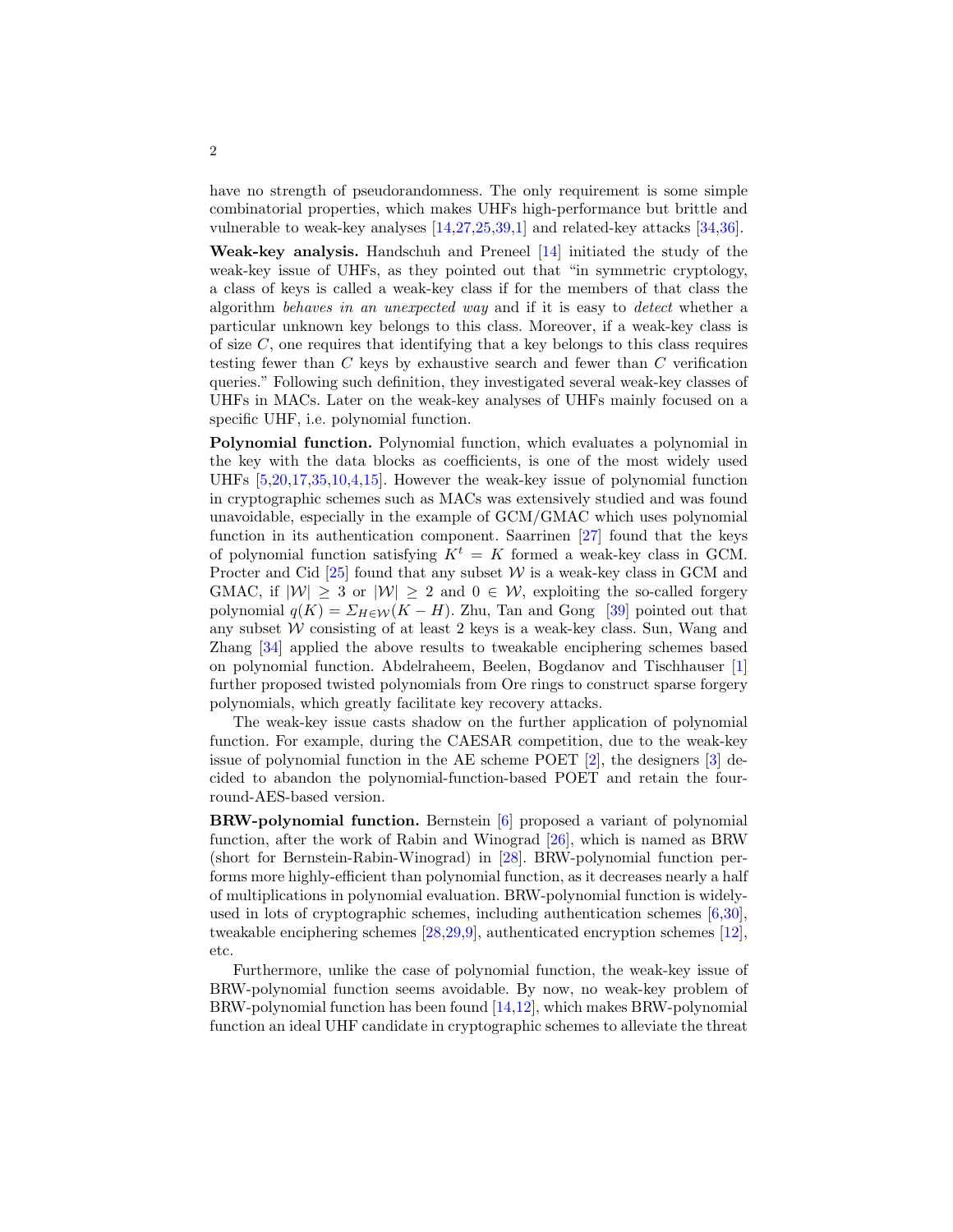<span id="page-2-1"></span>of weak keys. For example, the designers of DCT, a deterministic authenticated encryption scheme [\[12\]](#page-15-13), suggested using BRW-polynomial function to instantiate its UHF to avoid the weak-key issue.

Our contributions. This work investigates the weak-key problem of BRWpolynomial function and BRW-instantiated schemes. Unlike polynomial function, in BRW-polynomial evaluation, the relationship between coefficients and input blocks is indistinct owing to its recursive definition. Nevertheless we give out a recursive algorithm -  $SumBRWpoly$ - which, for any given  $(2^{v+1} - 1)$ -block message M and any given s-degree polynomial  $q(K) = Q_0 K^s + Q_1 K^{s-1} + \cdots + Q_s$ that  $v \geq \lfloor \log_2(s+1) \rfloor$ , computes another  $(2^{v+1}-1)$ -block message M' such that  $BRW_K(M') = BRW_K(M) + q(K).$ 

With  $SumBRWpoly$ , we illustrate that any s-key subset  $W = \{H_0, \dots, H_{s-1}\}\$ is a weak-key class of BRW-polynomial function. Moreover similar to the case of polynomial function, any W, as long as  $s \geq 2$ , is also a weak-key class in BRW-instantiated schemes, even when padding rules are taken into consideration, which negates the suggestion of substituting BRW-polynomial function for polynomial function to mitigate the weak-key threat.

For example, when instantiating with BRW-polynomial, both the Wegman-Carter scheme and the UHF-then-PRF scheme suffer the forgery attack if the UHF key falls into  $W$ , and it is easy to detect if the unknown UHF key belongs to W. Furthermore, the BRW-instantiated DCT, a deterministic AE scheme, suffers both the distinguishing attack and the forgery attack once its UHF key is in  $W$ , implying that the confidentiality, as well as the integrity, of DCT totally collapses when using weak keys of BRW-polynomial, which are ubiquitous.

The remaining of the paper is structured as following: after reviewing the weak-key problem of polynomial-based MACs in Section [2,](#page-2-0)  $SumBRWpoly$  is illustrated in Section [3,](#page-6-0) together with ubiquitous weak keys of BRW-polynomial and BRW-instantiated MACs. Section [4](#page-11-0) discuss weak-key classes of DCT, and Section [5](#page-14-1) makes a simple conclusion of this work.

## <span id="page-2-0"></span>2 Preliminaries

#### 2.1 Notations

For a finite set S, let  $x \stackrel{\$}{\leftarrow} S$  denote selecting an element x uniformly at random from the set S and  $\#S$  denote the number of members in S. Let |s| represent the bit length of s. For  $b \in \{0,1\}$ ,  $b^m$  denotes m bits of b. Let  $\parallel$  denote the concatenation of two bit-strings, and  $\iff$  means if and only if. For a function  $H: \mathcal{K} \times \mathcal{D} \to \mathcal{R}$  where K is a key space, we often write  $H(K, M)$  as  $H_K(M)$ , where  $(K, M) \in \mathcal{K} \times \mathcal{D}$ . Without loss of generality, most of operations, such as additions, multiplications, in the remaining are defined over the finite filed  $\mathbb{GF}(2^n)$ .  $M = M_0 \cdots M_{m-1}$  is a m-block message where  $M_i \in \mathbb{GF}(2^n)$  for  $i =$  $0, \cdots, m-1.$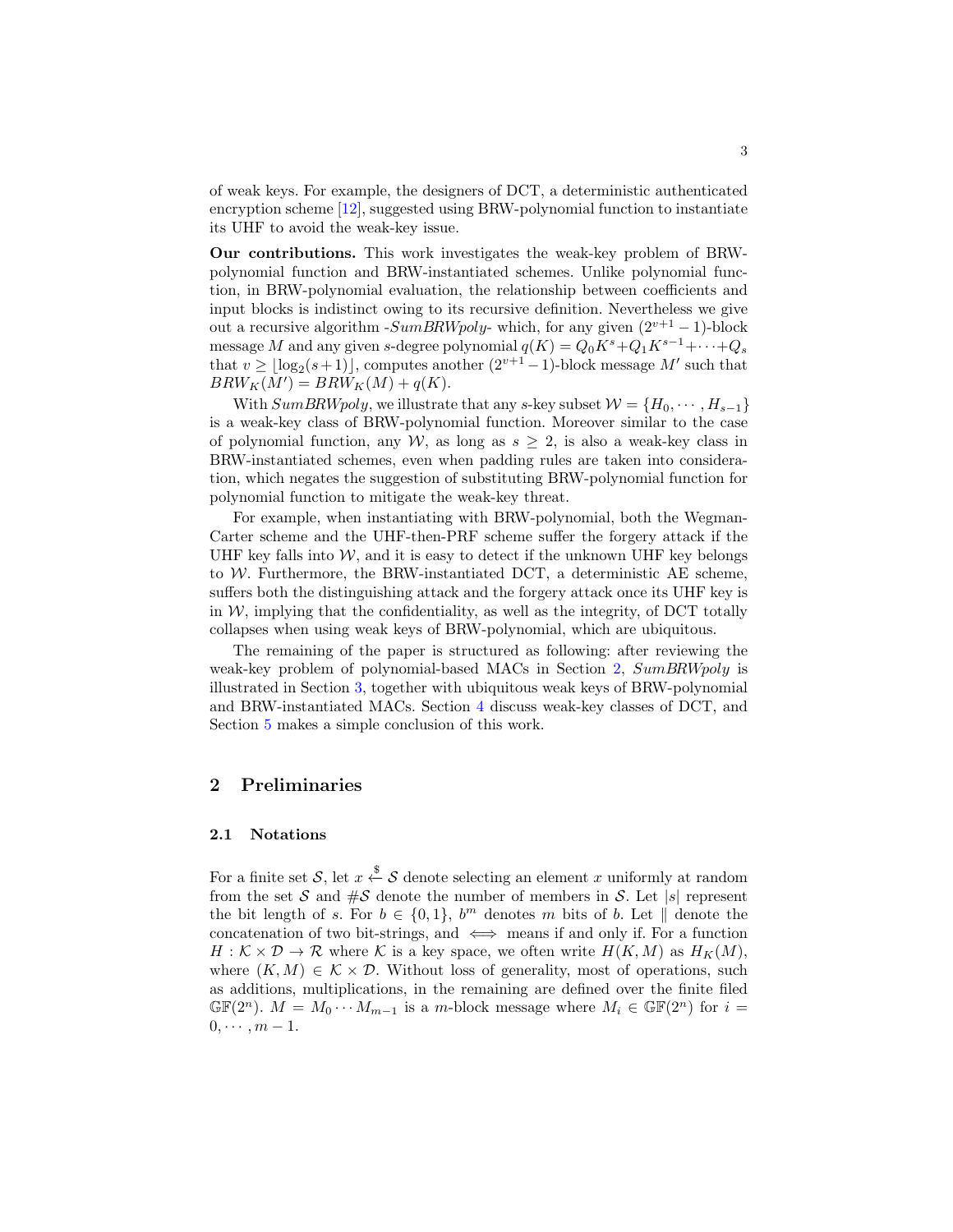#### <span id="page-3-0"></span>2.2 Universal hash functions

Two commonly-used UHFs are almost-universal (AU) hash function and almost-XOR-universal (AXU) hash function. Both UHFs satisfy some simple combinatorial properties for any two different inputs.

For AU hash function, the output-collision probability of any two different inputs is negligible.

**Definition 1 (AU [\[32\]](#page-17-6)).** H :  $K \times D \rightarrow \mathbb{R}$  is an  $\epsilon$ -almost-universal ( $\epsilon$ -AU) hash function, if for any  $M, M' \in \mathcal{D}, M \neq M'$ ,

$$
\Pr[K \stackrel{\$}{\leftarrow} \mathcal{K} : H_K(M) = H_K(M')] = \frac{\# \{ K \in \mathcal{K} : H_K(M) = H_K(M') \}}{\# \mathcal{K}} \le \epsilon.
$$

When  $\epsilon$  is negligible we say that H is AU. Generally,  $\epsilon = \max_{M \neq M'} \Pr[K \stackrel{\$}{\leftarrow} \mathcal{K}$ :  $H_K(M) = H_K(M')$ .

For AXU hash function, the output-differential distribution of any two different inputs is almost uniform.

**Definition 2 (AXU [\[33\]](#page-17-7)).** Let  $(\mathcal{R}, +)$  be an abelian group where the addition is exclusive-OR (XOR). H :  $K \times D \rightarrow \mathbb{R}$  is an  $\epsilon$ -almost-xor-universal ( $\epsilon$ -AXU), if for any  $M, M' \in \mathcal{D}, M \neq M'$ , and any  $C \in \mathcal{R}$ ,

$$
\Pr[K \stackrel{\$}{\leftarrow} \mathcal{K} : H_K(M) + H_K(M') = C] = \frac{\# \{ K \in \mathcal{K} : H_K(M) + H_K(M') = C \}}{\# \mathcal{K}} \le \epsilon.
$$

When  $\epsilon$  is negligible we say that H is AXU. Generally,  $\epsilon = \max_{M \neq M', C} \Pr[K \stackrel{\$}{\leftarrow} \mathcal{K}$ :  $H_K(M) + H_K(M') = C$ .

Clearly, if H is  $\epsilon$ -AXU, it is also  $\epsilon$ -AU, for  $\epsilon$ -AU is a special case of  $\epsilon$ -AXU when  $C = 0$ .

#### 2.3 UHF-based MACs

One popular design of UHF-based MACs is to firstly compress the variablelength input message into a fixed-length digest by a UHF and secondly encrypt it into a tag. For example, the Wegman-Carter scheme [\[37,](#page-17-0)[18,](#page-16-9)[31\]](#page-17-8) masks the digest with the keystream of a block-cipher, while the UHF-then-PRF scheme [\[31\]](#page-17-8) maps the digest into a tag by a PRF.

More specifically, let  $H : \mathcal{K} \times \mathcal{D} \to \mathcal{R}$  be a UHF and  $E : \mathcal{K}' \times \mathcal{R} \to \mathcal{R}$  be a secure block-cipher. Two common UHF-based MACs are as following:

- The Wegman-Carter scheme  $WC : (K \times K') \times N \times D \rightarrow \mathcal{R}$ , for  $M \in \mathcal{D}, N \in$  $\mathcal{N}$  and  $K \xleftarrow{\$} \mathcal{K}, K' \xleftarrow{\$} \mathcal{K}',$ 

$$
WC_{K,K'}(N,M) = E_{K'}(N) + H_K(M)
$$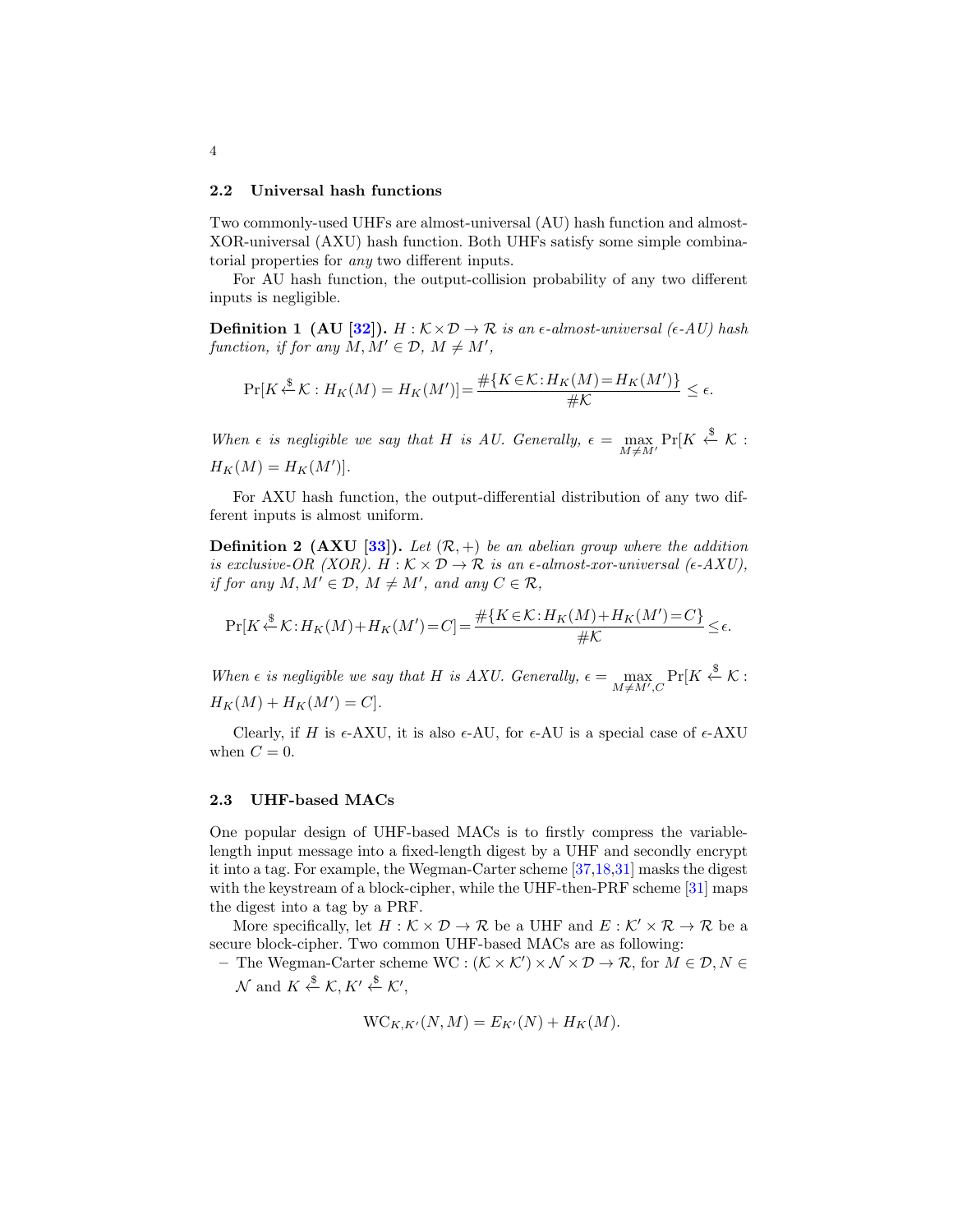<span id="page-4-0"></span>- The UHF-Then-PRF scheme UTP :  $(K \times K') \times D \rightarrow \mathcal{R}$ , for  $M \in \mathcal{D}$  and  $K \xleftarrow{\$} \mathcal{K}, K' \xleftarrow{\$} \mathcal{K}',$ 

$$
\operatorname{UTP}_{K,K'}(M) = E_{K'}(H_K(M)).
$$

In the Wegman-Carter scheme, N denotes a non-repeated Nonce which is required fresh in each computation.

The Security of MACs. Without loss of generality, assuming that the key is uniform-randomly chosen, i.e.  $K \stackrel{\$}{\leftarrow} \mathcal{K}, K' \stackrel{\$}{\leftarrow} \mathcal{K}'$ , the MAC scheme  $\mathcal O$  often consists of two algorithms: (let  $\mathcal{O} \in \{WC, UTP\}$ )

- Tag-generation  $\mathcal{T}^{\mathcal{O}}$ : When  $\mathcal{O} = \text{WC}$ , on the input  $(N, M)$  where N is nonrepeated nonce, calculate  $T = WC_{K,K'}(N, M)$ ; otherwise on the input M, calculate  $T = \text{UTP}_{K,K'}(M)$ . Return T.
- Verification  $V^{\mathcal{O}}$ : When  $\mathcal{O} = \mathbf{WC}$ , on the input  $(N, M, T)$ , compute  $T' =$  $WC_{K,K'}(N,M)$ ; otherwise on the input  $(M,T)$  compute  $T' = UTP_{K,K'}(M)$ . If  $T' = T$ , return 1; else return 0.

During the communication between two parties who have shared a secret key  $(K, K')$ , the sender generates tags of his messages by the tag-generation algorithm  $\mathcal{T}^{\mathcal{O}}$  and transmits the message-tag pairs, while the receiver validates the received message-tag pairs when the verification algorithm  $\mathcal{V}^{\mathcal{O}}$  returns 1.

The security goal of MACs is to resist the forgery attack. More specifically, any adversary who has access to both the tag-generation oracle  $\mathcal{T}^{\mathcal{O}}$  and the verification oracle  $V^{\mathcal{O}}$ , is said to have made a successful forgery, once it outputs a new message-tag pair, i.e. a triple  $(N, M, T)$  when  $\mathcal{O} = \text{WC}$  or a duplet  $(M, T)$ when  $\mathcal{O} = \text{UTP}$ , which is not produced by  $\mathcal{T}^{\mathcal{O}}$  but is validated by  $\mathcal{V}^{\mathcal{O}}$ .

It has been proved that the Wegman-Carter scheme is secure if  $H$  is an AXU and E is a PRP [\[18\]](#page-16-9), and that the UHF-then-PRF scheme is secure if H is an AU and  $E$  is a PRP [\[31\]](#page-17-8).

### 2.4 Weak keys of polynomial function and polynomial-based MACs

Polynomial function. Polynomial function is defined as

$$
Poly_K(M) = M_0 K^{m-1} + M_1 K^{m-2} + \dots + M_{m-1}
$$

where  $K \in \mathbb{GF}(2^n)$ ,  $M = M_0 M_1 \cdots M_{m-1}$ ,  $M_i \in \mathbb{GF}(2^n)$  for  $i = 0, 1, \dots, m-1$ . Obviously  $Poly_K(M)$  determines a polynomial in  $\mathbb{GF}(2^n)[K]$ .

It is easy to deduce that  $Poly_K(\cdot)$  is a  $(m-1)/2^n$ -AU, and that  $K \cdot Poly_K(\cdot)$ is a  $m/2^{n}$ -AXU. Because for any distinct  $M, M'$  and any  $C \in \mathbb{GF}(2^{n})$ , the equation  $Poly_K(M') = Poly_K(M)$  has at most  $(m-1)$  roots in  $\mathbb{GF}(2^n)$ , while the equation  $K \cdot Poly_K(M) + K \cdot Poly_K(M') = C$  has at most m roots.

Weak-key classes of  $Poly$  and  $Poly$ -based MACs. Unfortunately, the weakkey issue of polynomial function is unavoidable. As shown in [\[25](#page-16-3)[,39,](#page-17-2)[34\]](#page-17-3), any subset W, as long as  $|W| > 2$ , is a weak-key class of polynomial function in GCM and GMAC, both *Poly*-based schemes. We just give it a brief explanation in the following, and more details refer to [\[14,](#page-15-6)[25,](#page-16-3)[39,](#page-17-2)[34\]](#page-17-3).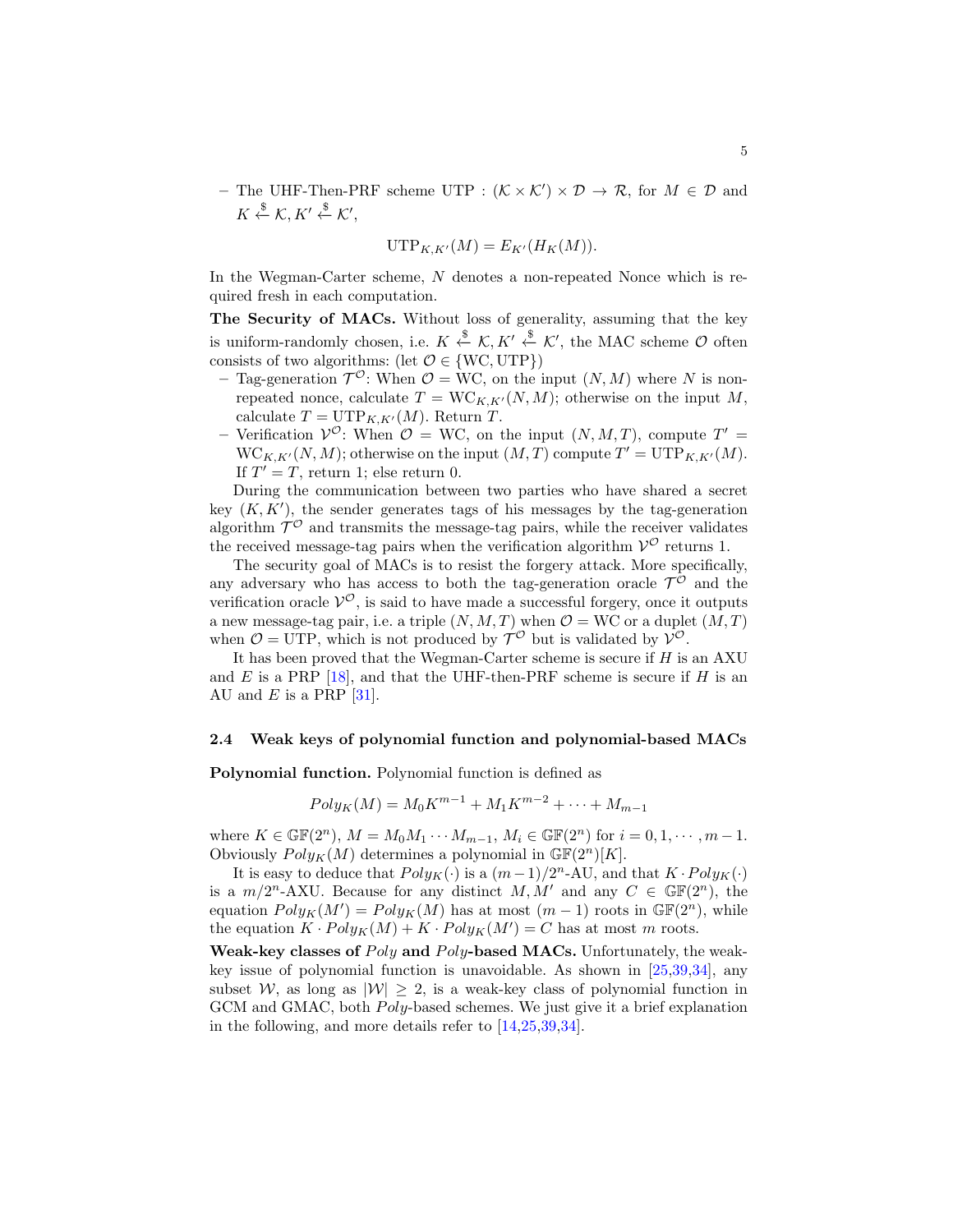<span id="page-5-2"></span>For any key subset  $W = \{H_0, H_1, \cdots, H_{s-1}\}\$  that  $s \geq 2$ , define

$$
q(K) = (K - H_0)(K - H_1) \cdots (K - H_{s-1}) = Q_0 K^s + Q_1 K^{s-1} + \cdots + Q_s,
$$

where  $Q_0 = 1$ . It is obvious that

<span id="page-5-0"></span>
$$
K \in \mathcal{W} \iff q(K) = 0. \tag{1}
$$

In polynomial function, each coefficient corresponds exactly each input block, and it is easy to find message pairs whose output-differential after polynomial evaluating equals  $q(K)$ . Specifically, for arbitrary m-block M that  $m > s$ , compute

$$
Poly_K(M) + q(K) = M'_0 K^{m-1} + M'_1 K^{m-2} + \dots + M'_{m-1},
$$
  

$$
K \cdot Poly_K(M) + q(K) = K \cdot (M''_0 K^{m-1} + M''_1 K^{m-2} + \dots + M''_{m-1}) + Q_s.
$$

Let  $M' = M'_0 M'_1 \cdots M'_{m-1}$  and  $M'' = M''_0 M''_1 \cdots M''_{m-1}$ , and by [\(1\)](#page-5-0),

<span id="page-5-1"></span>
$$
K \in \mathcal{W} \iff Poly_K(M) = Poly_K(M'),\tag{2}
$$

$$
K \in \mathcal{W} \iff K \cdot Poly_K(M) = K \cdot Poly_K(M'') + Q_s. \tag{3}
$$

By [\(2\)](#page-5-1) [\(3\)](#page-5-1), it is trivial that  $Pr\left[K \stackrel{\$}{\leftarrow} \mathcal{W} : Poly_K(M) = Poly_K(M')\right] = 1$  and  $Pr\left[K \stackrel{\$}{\leftarrow} \mathcal{W}: K \cdot Poly_K(M) = K \cdot Poly_K(M'') + Q_s\right] = 1$ , which implies that the AU property of  $Poly_K(\cdot)$ , as well as the AXU property of  $K \cdot Poly_K(\cdot)$ , totally disappears in the key subset  $W$ .

Furthermore, once the key of  $Poly$  falls into W, the security of  $Poly$ -based schemes also collapses, and it is easy to detect whether the unknown key of Poly belongs to W. Thus  $W(|W| \ge 2)$  is a weak-key class of Poly in Polybased schemes. Take two common Poly-based MACs, i.e. UTP and WC, as examples, that is,  $\text{UTP}_{K,K'}(M) = E_{K'}(Poly_K(M)),$  and  $\text{WC}_{K,K'}(N, M)$  =  $E_{K'}(N) + K \cdot Poly_K(M)$ . Since  $E_{K'}$  is a PRP, according to [\(2\)](#page-5-1) [\(3\)](#page-5-1), it is easy to deduce that

$$
K \in \mathcal{W} \iff \text{UTP}_{K,K'}(M) = \text{UTP}_{K,K'}(M'),\tag{4}
$$

$$
K \in \mathcal{W} \iff \text{WC}_{K,K'}(N,M) = \text{WC}_{K,K'}(N,M'') + Q_s,\tag{5}
$$

which means that 1) when  $K \in \mathcal{W}$ , neither UTP nor WC can resist the forgery attack, and 2) by verifying if the UTP tags between M and  $M'$  or the WC tags between  $(N, M)$  and  $(N, M'')$  are equal, it is able to detect if K belongs to W.

From above, it is crucial that, for arbitrary key subset  $W$ , it is easy to find message pairs whose output-differential after polynomial evaluating equals  $q(K)$ , the so-called forgery polynomial defined by  $W$ . To deal with variable-length inputs in real applications, inputs to polynomial function are padded firstly. However even when padding rules are taken into consideration, such message pairs are easy to find, and examples include GCM and GMAC [\[27](#page-16-2)[,25,](#page-16-3)[39,](#page-17-2)[1\]](#page-14-0).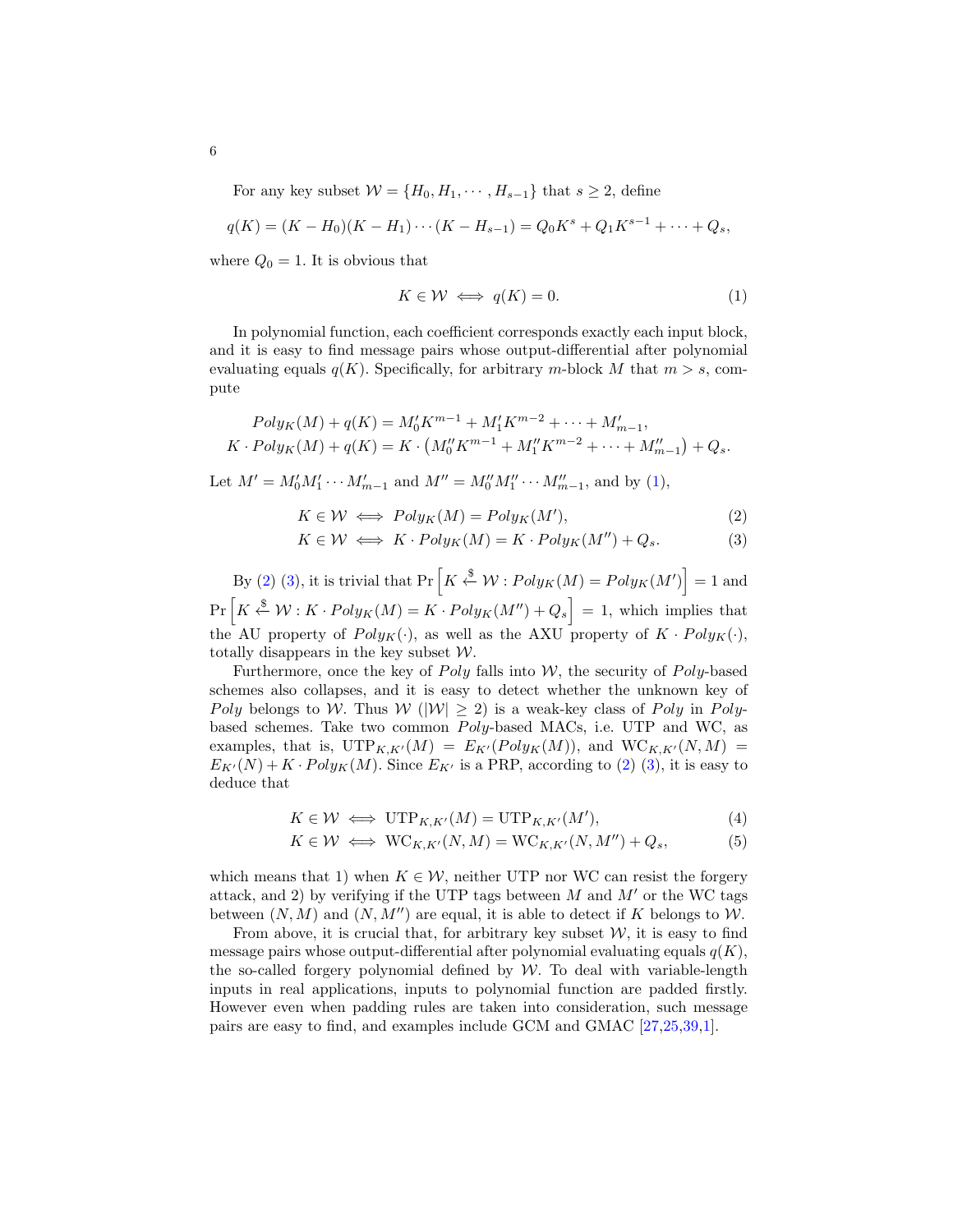# <span id="page-6-1"></span><span id="page-6-0"></span>3 Weak keys of BRW-polynomial function and BRW-instantiated MACs

## 3.1 The description of BRW-polynomial function

BRW-polynomial function [\[6,](#page-15-11)[23\]](#page-16-10) is defined recursively, just as follows:

- $-BRW_K(\varepsilon)=0^n;$
- $BRW_K(M_0) = M_0;$
- $BRW_K(M_0M_1) = M_0K + M_1;$
- $BRW_K(M_0M_1M_2) = (M_0 + K)(M_1 + K^2) + M_2;$
- $-BRW_K(M_0\cdots M_{m-1})=BRW_K(M_0\cdots M_{t-2})(K^t+M_{t-1})+BRW_K(M_t\cdots M_{m-1})$ for  $t \in \{4, 8, 16, 32, \dots\}$  and  $t \leq m < 2t$  (i.e.  $t = 2^{\lfloor \log_2 m \rfloor}$ );

where  $\varepsilon$  is an empty string,  $K \in \mathbb{GF}(2^n)$ ,  $M_i \in \mathbb{GF}(2^n)$  for  $i = 0, \dots, m-1$ . When  $m \geq 3$ , let  $t = 2^{\lfloor \log_2 m \rfloor}$ ,  $BRW_K(\cdot)$  is a monic polynomial with the degree of  $(2t - 1)$ . And it is easy to conclude that  $BRW_K(\cdot)$  is  $(2t - 1)/2^n$ -AU and  $K \cdot BRW_K(\cdot)$  is  $2t/2^n$ -AXU [\[28\]](#page-16-7).

Unlike the case of polynomial function, in BRW-polynomial evaluation, each input block may affect multiple coefficients in the meantime, and its difficult to track the coefficients after modifying input blocks. However, even though the relationship between input blocks and coefficients is not so obvious as that in polynomial function, there are efficient methods to find message pairs whose output-differential after BRW-polynomial evaluating equals some given polynomial, and BRW-polynomial function suffers the same weak-key issue as polynomial function.

In the following, we firstly give out a recursive algorithm,  $SumBRWpoly$ in Algorithm [1,](#page-7-0) which finds another new  $(2^{v+1} - 1)$ -block message for any given  $(2^{v+1} - 1)$ -block message such that their output-differential after BRWpolynomial evaluating equals any given s-degree polynomial, where  $v \geq \lfloor \log_2(s+1) \rfloor$ 1). Secondly, we study the weak-key problem of BRW-polynomial function and BRW-instantiated MACs, i.e. BRW-based UTP and WC, with the recursive algorithm.

## 3.2 The description of SumBRWpoly.

Given any s-degree polynomial  $q(K) = Q_0 K^s + Q_1 K^{s-1} + \cdots + Q_s$  and any m-block message M that  $m = 2^{v+1} - 1$  and  $v \geq \lfloor \log_2(s+1) \rfloor$ , SumBRWpoly, exploiting the observations about the BRW-polynomial evaluation of the specific  $(2^{v+1} - 1)$ -block inputs, computes another new m-block message M' such that  $BRW_K(M')$  is exactly the sum of  $BRW_K(M)$  and  $q(K)$ .

In this section, we first introduce the observations about the BRW-polynomial evaluation of  $(2^{v+1}-1)$ -block inputs, and then explain how  $SumBRWpoly$  works, where  $v > 2$ .

BRW-polynomial evaluation of  $(2^{v+1} - 1)$ -block inputs. When  $v \ge 2$ , let  $m = 2^{v+1} - 1$  and  $t = 2^{\lfloor \log_2(m) \rfloor} = 2^v$ . To an m-block message M,

$$
BRW_K(M_0\cdots M_{t-2}M_{t-1}M_t\cdots M_{2t-2}) =
$$
  

$$
BRW_K(M_0\cdots M_{t-2})\cdot K^t + M_{t-1}\cdot BRW_K(M_0\cdots M_{t-2}) + BRW_K(M_t\cdots M_{2t-2}),
$$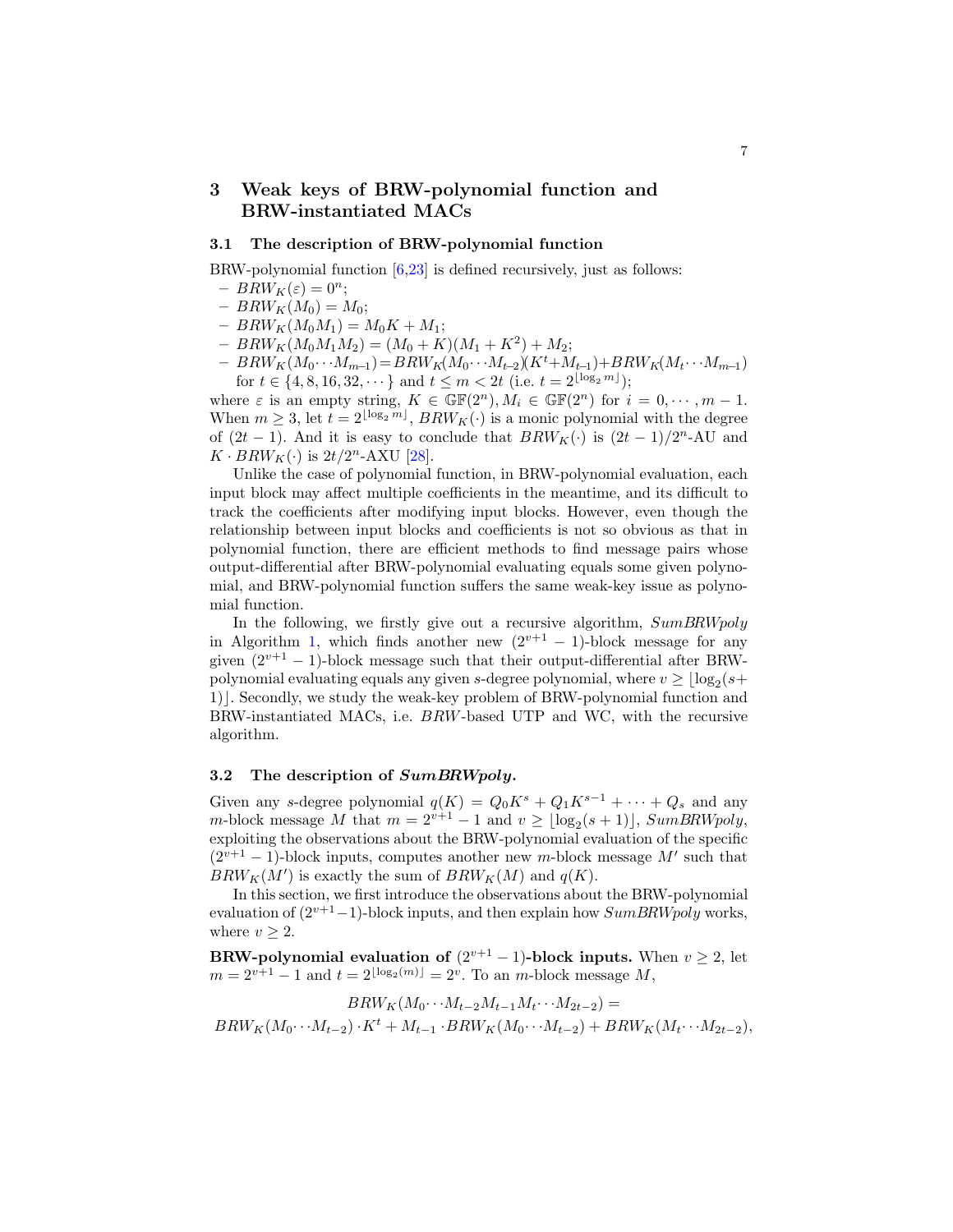and the observations exploited in  $SumBRWpoly$  are as following:

- (1)  $BRW_K(M)$  is a monic polynomial with the degree of  $(2t 1)$ , i.e. m or  $2^{v+1} - 1;$
- (2) Both  $BRW_K(M_0 \cdots M_{t-2})$  and  $BRW_K(M_t \cdots M_{2t-2})$  are monic polynomials with the degree of  $(t-1)$ , i.e.  $(2^v - 1)$ , and thus the coefficient of  $K^{t-1}$  is  $(M_{t-1}+1);$
- (3) The last  $(t-1)$  blocks of M, i.e.  $M_t \cdots M_{2t-2}$ , only affect the terms with a degree lower than  $(t-1)$ ;
- (4) Only the first  $(t-1)$  blocks of M, i.e.  $M_0 \cdots M_{t-2}$ , affect the terms with a degree greater than  $t$ .
- (5) The last block of M, i.e.  $M_{2t-2}$ , only affects the constant term, and the constant term in  $BRW_K(M_0 \cdots M_{t-2})$  (if any) turns out to be the coefficient of  $K^t$ .

Note that when  $v = 0, 1$  and  $m = 1, 3$  respectively, the evaluation of  $BRW_K(M)$ is simple.

How SumBRWpoly works. The description of SumBRWpoly is shown in Algo-rithm [1.](#page-7-0) It is required that  $m > s$ . Otherwise there is no such m-block message pair M, M' satisfying  $BRW_K(M') = BRW_K(M) + q(K)$  since both  $BRW_K(M')$ and  $BRW_K(M)$  are monic polynomials with the degree of m. By  $2^{v+1} - 1 > s$ , let  $v \geq \lfloor \log_2(s + 1) \rfloor$  for simplicity. Besides, m is often expected to be as small as possible to make the attacks efficient. For any s, the shortest messages dealt by  $SumBRWpoly$  is  $m_{\text{min}} = 2^{\lfloor \log_2(s+1) \rfloor + 1} - 1$ , i.e.  $s < m_{\text{min}} \leq (2s + 1)$ .

<span id="page-7-0"></span>When  $s = 0$ . Note that when  $s = 0$ ,  $W = \emptyset$ , which is actually insignificant, and this case is given to complete the recursive algorithm. And  $v = 0$  is included in this case. Let  $q(K) = Q_0$  that  $Q_0 \in \mathbb{GF}(2^n)$ . To be simple, let  $M'_{m-1} =$  $M_{m-1} + Q_0$ , as the last block of the  $(2^{v+1} - 1)$ -block message only affect the constant term in BRW-polynomial evaluation for  $v \geq 0$ .

When  $v = 1$  and  $s = 1, 2$ . In this case, the specific message that  $SumBRWpoly$ processes is of 3 blocks, i.e  $m = 3$ . According to

$$
\begin{cases}\nBRW_K(M'_0M'_1M'_2) = K^3 + M'_0K^2 + M'_1K + M'_0M'_1 + M'_2 \\
BRW_K(M_0M_1M_2) = K^3 + M_0K^2 + M_1K + M_0M_1 + M_2\n\end{cases}
$$

it is easy to define M' satisfying  $BRW_K(M') = BRW_K(M) + q(K)$  for  $s = 1, 2$ . One simple way to define  $M'$  is given in Algorithm [1.](#page-7-0)

When  $v \geq 2$ . In this case, SumBRWpoly runs in a recursive way by exploiting the observations about the BRW-polynomial evaluation of  $(2^{v+1} - 1)$ -block inputs. Let  $t = 2^v$  (see Algorithm [1\)](#page-7-0).

If  $s < t - 1$ , because the last  $(t - 1)$  input blocks only affect the terms with the degree lower than  $(t-1)$  in BRW-polynomial evaluation, to be simple,  $SumBRWpoly(q(K), M)$  keeps the first t blocks of M' the same as that of M, and computes the remaining  $(t - 1)$  blocks of M' by making a recursive call of  $SumBRWpoly(q(K), M_t \cdots M_{2t-2})$ . That is,

 $SumBRWpoly(q(K), M) = M_0 \cdots M_{t-1}||SumBRWpoly(q(K), M_t \cdots M_{2t-2}).$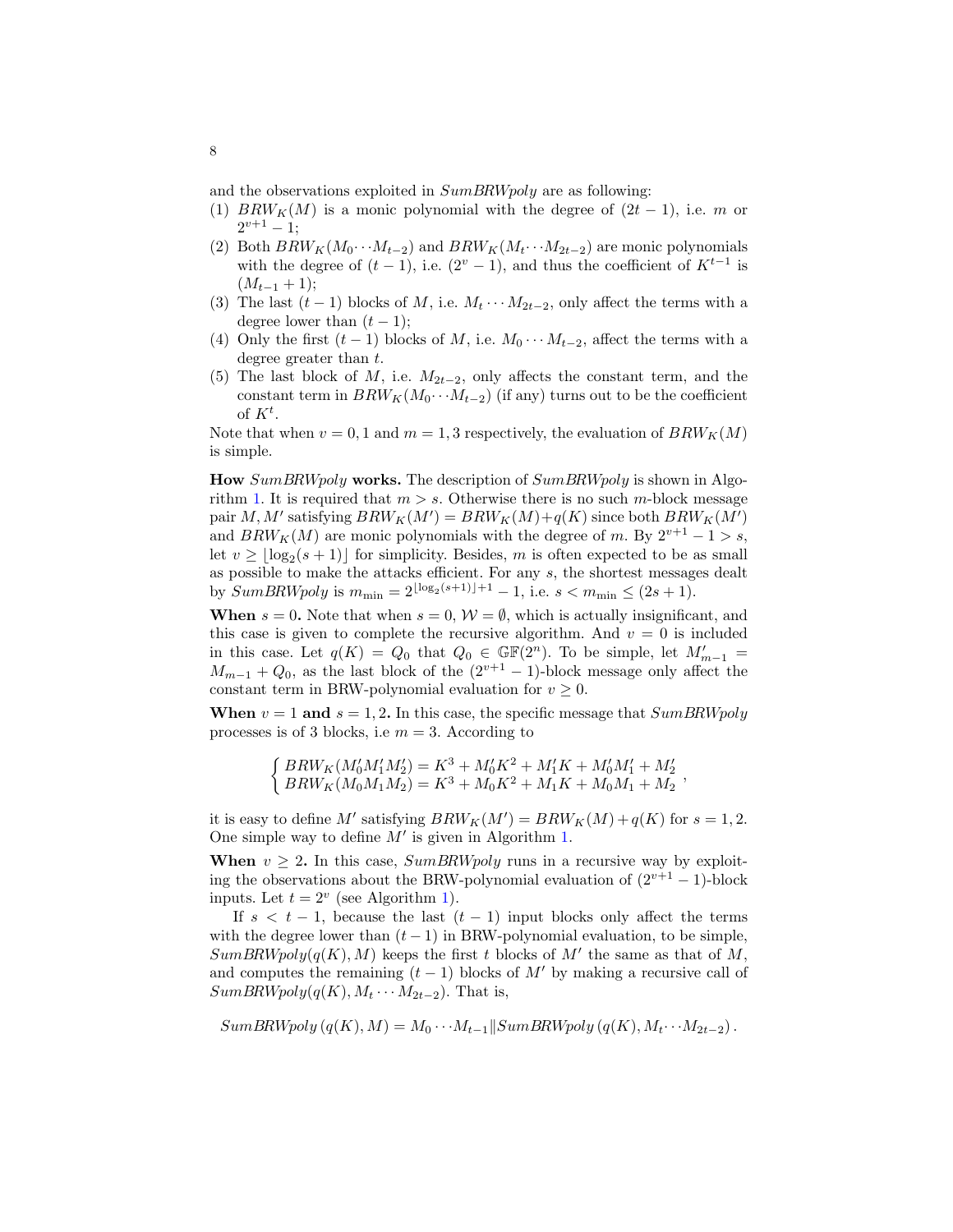Algorithm 1: The description of  $SumBRWpoly$ 

**Input:**  $q(K) = Q_0 K^s + Q_1 K^{s-1} + \cdots + Q_s, M = M_0 \cdots M_{m-1}$ , where  $m = 2^{v+1} - 1$  and  $v \geq \lfloor \log_2(s+1) \rfloor$ . Output:  $M' = M'_0 \cdots M'_{m-1}$ . if  $\sqrt{s}=0$  then  $M'_0 \cdots M'_{m-2} = M_0 \cdots M_{m-2};$  $M'_{m-1} = M_{m-1} + Q_s;$ else  $v = \log_2 m$ ;  $t=2^v;$ if  $v = 1$  then if  $s = 1$  then  $M'_0 = M_0;$  $M'_1 = M_1 + Q_0;$  $M'_2 = M_2 + Q_1 + M_0 Q_0;$ if  $s = 2$  then  $M'_0 = M_0 + Q_0;$  $M'_1 = M_1 + Q_1;$  $M'_2 = M_2 + Q_2 + M_0Q_1 + M_1Q_0 + Q_0Q_1;$ else if  $s < t - 1$  then  $M'_0 \cdots M'_{t-1} = M_0 \cdots M_{t-1};$  $M'_t \cdots M'_{2t-2} = SumBRW poly(q(K), M_t \cdots M_{2t-2});$ if  $s \ge t - 1$  then if  $s \geq t$  then  $q_1(K) = \sum_{i=0}^{s-t} Q_{s-t-i} K^i;$  $M'_0 \cdots M'_{t-2} = SumBRW poly (q_1(K), M_0 \cdots M_{t-2});$ else  $q_1(K) = \varepsilon;$  $\perp$  $M'_0 \cdots M'_{t-2} = M_0 \cdots M_{t-2};$  $M'_{t-1} = M_{t-1} + Q_{s-t+1};$  $q_2(K) = \sum_{i=0}^{t-2} Q_{s-i} K^i + Q_{s-t+1} \cdot (BRW_K(M_0 \cdots M_{t-2}) + K^{t-1}) +$  $(M_{t-1} + Q_{s-t+1}) \cdot q_1(K);$  $M'_{t} \cdots M'_{2t-2} = SumBRW poly (q_2(K), M_t \cdots M_{2t-2});$ return  $M'$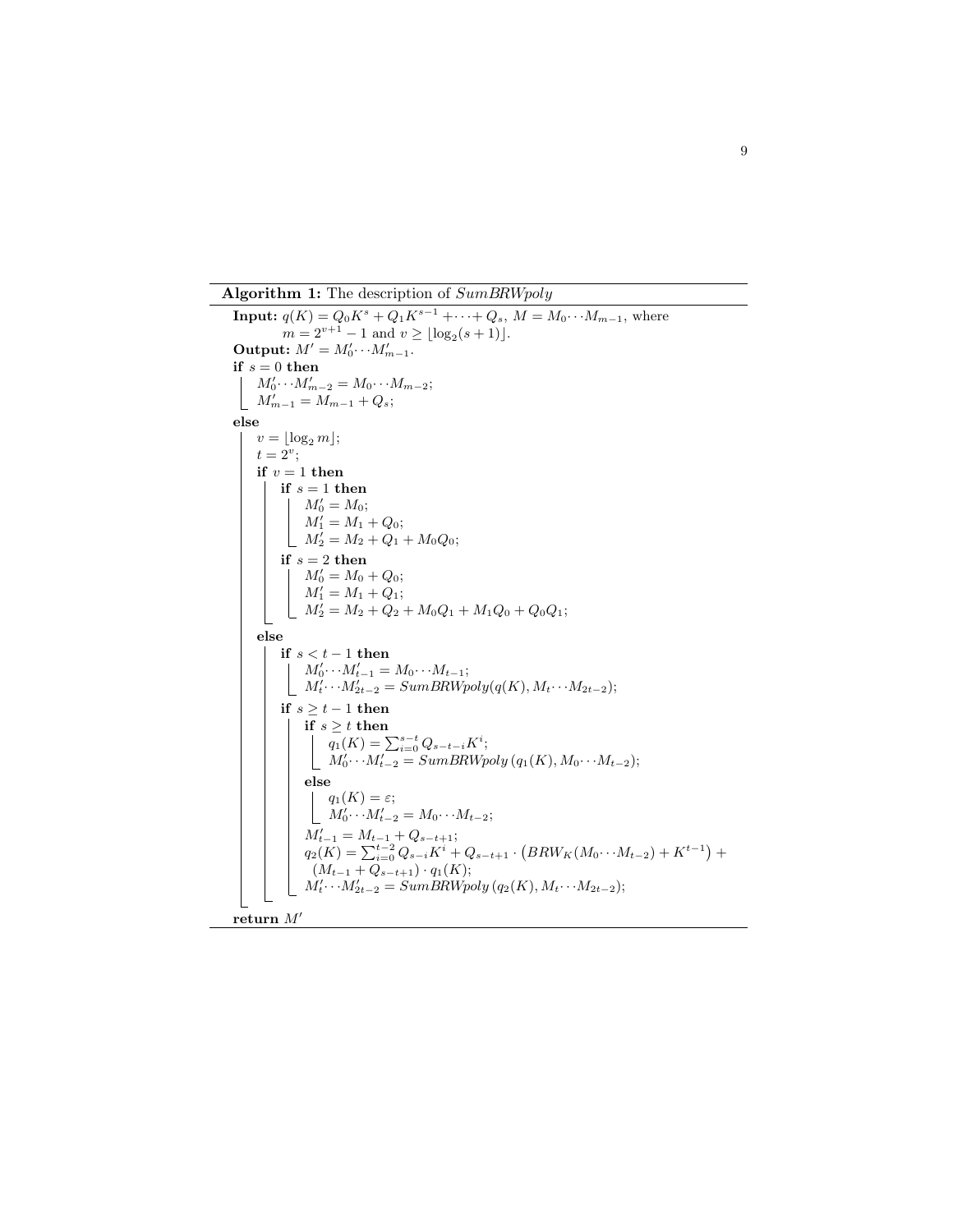Note that in this specific case  $s < t-1$  and  $v \geq \lfloor \log_2(s+1) \rfloor$ , thus  $v-1 \geq \lfloor \log_2(s+1) \rfloor$ 1) which means that the recursive call of  $SumBRWpoly(q(K), M_t \cdots M_{2t-2})$  is reasonable.

However when  $s \geq t - 1$ , the problem is a bit complex. Rewrite the terms of  $q(K)$  into three parts as following:

<span id="page-9-0"></span>
$$
q(K) = (Q_0 K^s + \dots + Q_{s-t} K^t) + Q_{s-t+1} K^{t-1} + (Q_{s-t+2} K^{t-2} + \dots + Q_s)
$$
  
=  $q_1(K) \cdot K^t + Q_{s-t+1} K^{t-1} + (Q_{s-t+2} K^{t-2} + \dots + Q_s),$  (6)

where when  $s \ge t$ ,  $q_1(K) = Q_0 K^{s-t} + Q_1 K^{s-t-1} + \cdots + Q_{s-t}$ , and when  $s = t-1$ ,  $q_1(K) = \varepsilon.$ 

When  $s \geq t$ , because only the first  $(t-1)$  input blocks affect the terms whose degree is greater than t in BRW-polynomial evaluation,  $SumBRWpoly(q(K), M)$ first calls  $SumBRWpoly(q_1(K), M_0 \cdots M_{t-2})$  to computes  $M'_0 \cdots M'_{t-2}$ . The recursive call is reasonable, since  $M_0 \cdots M_{t-2}$  is a  $(2^{(v-1)+1} - 1)$ -block input and the relationship between  $(v - 1)$  and the degree of  $q_1(K)$ , i.e.  $(s - t)$ , satisfies the requirement of SumBRWpoly. Due to the property of floor number,  $(s+1) \leq 2^{2\lfloor \log_2(s+1) \rfloor - 1} + 2^{\lfloor \log_2(s+1) \rfloor - 1}$  for  $s \geq 1$ , and

$$
s - t + 1 = s - 2^{v} + 1 \leq s + 1 - 2^{\lfloor \log_2(s+1) \rfloor} \leq 2^{\lfloor \log_2(s+1) \rfloor - 1}.
$$

Since  $v - 1 \geq \lfloor \log_2(s+1) \rfloor - 1$ , it is easy to deduce that  $v - 1 \geq \lfloor \log_2(s - t + 1) \rfloor$ . Otherwise when  $s = t - 1$ , since  $q_1(K) = \varepsilon$ , let  $M'_0 \cdots M'_{t-2} = M_0 \cdots M_{t-2}$ .

After that  $SumBRWpoly$  figures out how  $q_1(K)$  affects the remaining lowerdegree terms. Moreover let  $M'_{t-1} = M_{t-1} + Q_{s-t+1}$ , and then

<span id="page-9-1"></span>
$$
BRW_{K}(M'_{0}\cdots M'_{t-2}) \cdot (K^{t} + M'_{t-1})
$$
\n
$$
= (BRW_{K}(M_{0}\cdots M_{t-2}) + q_{1}(K)) \cdot (K^{t} + M_{t-1} + Q_{s-t+1})
$$
\n
$$
= BRW_{K}(M_{0}\cdots M_{t-2}) \cdot (K^{t} + M_{t-1}) + q_{1}(K) \cdot K^{t}
$$
\n
$$
+ (M_{t-1} + Q_{s-t+1}) \cdot q_{1}(K) + Q_{s-t+1} \cdot BRW_{K}(M_{0}\cdots M_{t-2})
$$
\n
$$
= BRW_{K}(M_{0}\cdots M_{t-2}) \cdot (K^{t} + M_{t-1}) + q_{1}(K) \cdot K^{t} + Q_{s-t+1}K^{t-1}
$$
\n
$$
+ (M_{t-1} + Q_{s-t+1}) \cdot q_{1}(K) + Q_{s-t+1} \cdot (BRW_{K}(M_{0}\cdots M_{t-2}) + K^{t-1}).
$$
\n(7)

To deal with the lower-degree terms, by  $(6)$   $(7)$ , let

$$
q_2(K) = Q_{s-t+2}K^{t-2} + \dots + Q_s
$$
  
+  $(M_{t-1} + Q_{s-t+1}) \cdot q_1(K) + Q_{s-t+1} \cdot (BRW_K(M_0 \cdots M_{t-2}) + K^{t-1}),$ 

and the degree of  $q_2(K)$  is either smaller than  $(t-1)$  or equal to that of  $q_1(K)$ , and thus satisfies the requirement to call  $SumBRWpoly(q_2(K), M_t \cdots M_{2t-2})$ .

That is, the remaining blocks  $M'_t \cdots M'_{2t-2}$  can be computed by making another recursive call of  $SumBRWpoly(q_2(K), M_t \cdots M_{2t-2})$ , and then

<span id="page-9-2"></span>
$$
BRW_K(M'_{t'} \cdots M'_{2t-2}) = BRW_K(M_{t'} \cdots M_{2t-2}) + q_2(K). \tag{8}
$$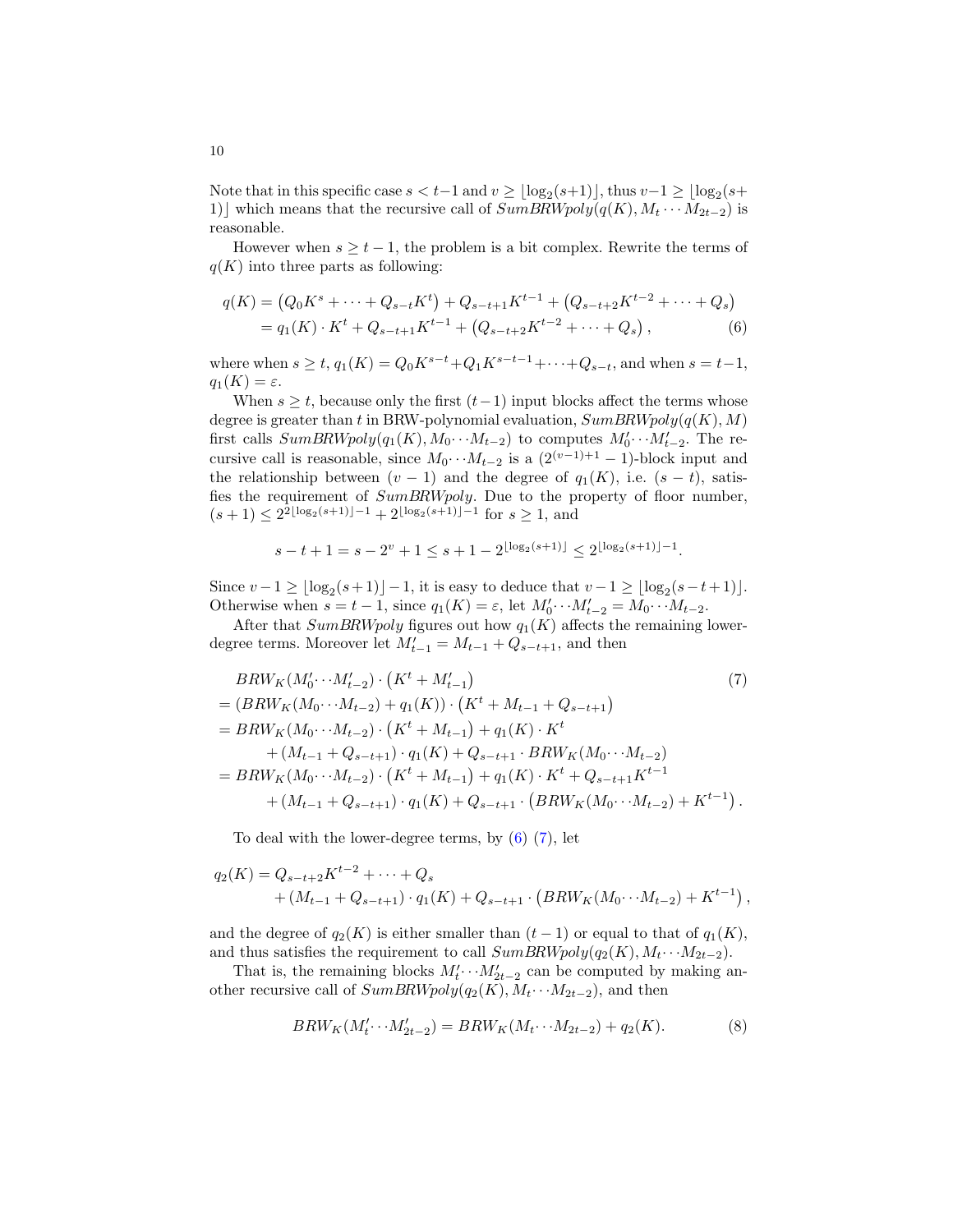Therefore when  $s \geq t-1$ , by [\(7\)](#page-9-1) [\(8\)](#page-9-2),

$$
BRW_K(M_0' \cdots M_{t-2}'M_{t-1}'M_t' \cdots M_{2t-2}')
$$
  
=  $BRW_K(M_0' \cdots M_{t-2}') \cdot (K^t + M_{t-1}') + BRW_K(M_t' \cdots M_{2t-2}')$   
=  $BRW_K(M_0 \cdots M^{t-2}) \cdot (K^t + M_{t-1}) + BRW_K(M_t \cdots M_{2t-2})$   
+ $q_1(K) \cdot K^t + Q_{s-t+1}K^{t-1} + q_2(K)$   
+  $(M_{t-1} + Q_{s-t+1}) \cdot q_1(K) + Q_{s-t+1} \cdot (BRW_K(M_0 \cdots M_{t-2}) + K^{t-1})$   
=  $BRW_K(M_0 \cdots M_{t-2}M_{t-1}M_t \cdots M_{2t-2}) + q(K).$ 

## 3.3 Weak keys of BRW-polynomial in MACs

Weak keys in BRW-polynomial function are found ubiquitous, which also threats BRW-based schemes. In this section, we explain how a key subset of BRWpolynomial function turns out to be a weak-key class, and then briefly discuss the weak-key issue of BRW-instantiated MACs.

For any key subset  $W = \{H_0, H_1, \cdots, H_{s-1}\}\$  that  $s \geq 1$ , define

$$
q(K) = (K - H_0)(K - H_1) \cdots (K - H_{s-1}) = Q_0 K^s + Q_1 K^{s-1} + \cdots + Q_s
$$

where  $Q_0 = 1$ , similarly. Moreover let  $\overline{q}(K) = Q_0 K^{s-1} + Q_1 K^{s-2} + \cdots + Q_{s-1}$ and then  $q(K) = K \cdot \overline{q}(K) + Q_s$ .

Choose arbitrary m-block message M where  $m = 2^{v+1} - 1$  and  $v = \lfloor \log_2(s +$ 1), i.e.  $s < m \leq (2s + 1)$ . Compute M' and M'' by calling SumBRWpoly, that is  $M' = SumBRWpoly(q(K), M)$  and  $M'' = SumBRWpoly(\overline{q}(K), M)$ . By

$$
BRW_K(M') = BRW_K(M) + q(K),
$$
  

$$
K \cdot BRW_K(M'') = K \cdot BRW_K(M) + K \cdot \overline{q}(K),
$$

it is obvious that

<span id="page-10-0"></span>
$$
K \in \mathcal{W} \iff BRW_K(M') = BRW_K(M),
$$
  
\n
$$
K \in \mathcal{W} \iff K \cdot BRW_K(M'') = K \cdot BRW_K(M) + Q_s.
$$
\n(9)

Thus the AU property of  $BRW_K(\cdot)$ , as well as the AXU property of  $K\cdot BRW_K(\cdot),$ totally disappears in W, as Pr  $\left[K \stackrel{\$}{\leftarrow} \mathcal{W} : BRW_K(M) = BRW_K(M') \right] = 1$  and  $Pr\left[K \stackrel{\$}{\leftarrow} \mathcal{W}: K \cdot BRW_K(M) = K \cdot BRW_K(M'') + Q_s\right] = 1.$ 

Besides, once the key of  $BRW$  falls into  $W$ , the security of the  $BRW$ -based scheme also collapses, and it is easy to detect whether the unknown key of BRW belongs to W. So W is a weak-key class of  $BRW$  in the  $BRW$ -based schemes.

Take two BRW-instantiated MACs, i.e. UTP and WC, as examples, any  $W$ is a weak-key class, as long as  $|\mathcal{W}| \geq 2$ , because that:

- $\mathrm{UTP}_{K,K'}(M) = E_{K'}(BRW_K(M))$ 
	- 1) Forgery attack. Make a single tag-generation query of  $M$  and get its tag T. Once  $K \in \mathcal{W}$ ,  $(M', T)$  is a successful forgery, since  $E_{K'}$  is a PRP and then  $T = E_{K'}(BRW_K(M)) = E_{K'}(BRW_K(M'))$  according to [\(9\)](#page-10-0).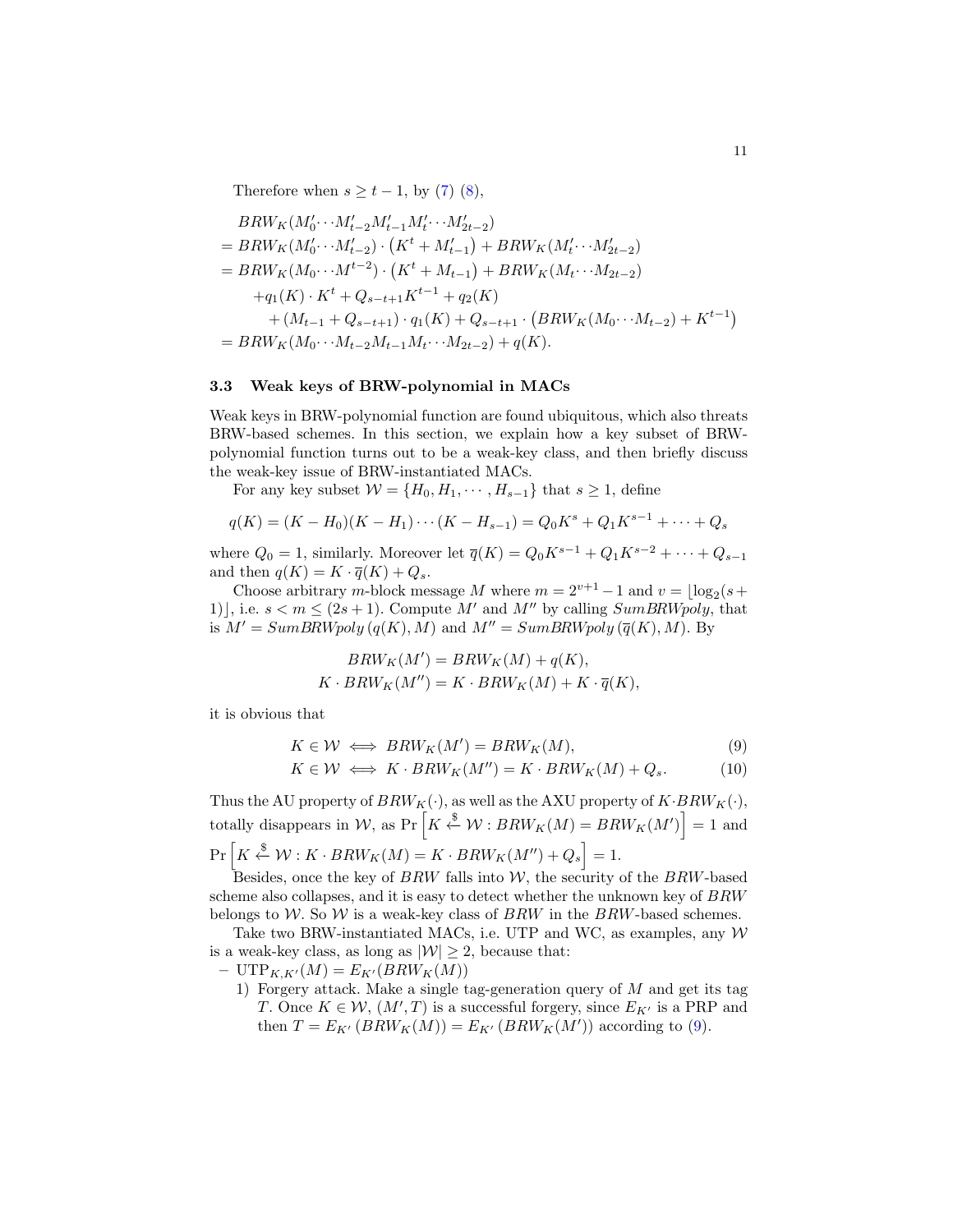- 2) Detection. Simply make a tag-generation query of  $M$  to get its tag  $T$ , and one more verification query of  $(M', T)$ . If 1 is returned,  $BRW_K(M) =$  $BRW_K(M')$  since  $E_{K'}$  is a PRP, and thus  $K \in \mathcal{W}$  according to [\(9\)](#page-10-0), otherwise  $K \notin \mathcal{W}$ .
- $-$  WC<sub>K,K'</sub>(N, M) =  $E_{K'}(N) + K \cdot BRW_K(M)$ 
	- 1) Forgery attack. Make a single tag-generation query of  $(N, M)$  and get its tag T. Once  $K \in \mathcal{W}$ ,  $(N, M'', T + Q_s)$  is a successful forgery, since  $T + Q_s = E_{K'}(N) + K \cdot BRW_K(M) + Q_s = E_{K'}(N) + K \cdot BRW_K(M'')$ according to [\(10\)](#page-10-0).
	- 2) Detection. Make a single tag-generation query of  $(N, M)$  to get its T, and one more verification query of  $(N, M'', T + Q_s)$ . If 1 is returned,  $K \in \mathcal{W}$ according to [\(10\)](#page-10-0), otherwise  $K \notin \mathcal{W}$ .

Both forgery attack and detection given above require at least 1 tag-generation query and 1 verification query, and to avoid non-sense weak-key classes, it is required that  $|\mathcal{W}| \geq 2$ . In real applications, inputs are often padded firstly to deal with variable-length inputs. However even when padding rules are taken into consideration, SumBRWpoly still works by some tricks, such as the one used in the weak-key discussion of DCT (Section [4.2\)](#page-12-0), and more refer to [\[27,](#page-16-2)[25,](#page-16-3)[39,](#page-17-2)[1\]](#page-14-0).

## <span id="page-11-0"></span>4 Weak keys of BRW-polynomial in DCT

DCT [\[12\]](#page-15-13), short for Deterministic Counter in Tweak, is a Beyond-Birthday-Bound-secure AE scheme, which is constructed from an efficient UHF, a CCAsecure PRP and a Beyond-Birthday-Bound-secure encryption scheme. Forler et al., the designers of DCT, suggest instantiating the underlying UHF with BRWpolynomial function, rather than polynomial function, to avoid the weak-key issue. However BRW-polynomial function suffers the same weak-key problem, which can be extended to DCT when instantiating with BRW-polynomial function.

## 4.1 A brief introduction to DCT.

The encryption of DCT takes the input  $(A, P)$ , where A is the associated data and  $P$  is the plaintext, and outputs the ciphertext  $C$ . The decryption of DCT takes the input  $(A, C)$ , and outputs the plaintext P if the verification is passed.

The encryption and decryption of DCT are illustrated in Table [1.](#page-12-1) The block length is *n*-bit.  $Encode_{\tau}(P)$  puts  $0^{\tau}$  on the left of P and then partitions the data into two part  $P_L||P_R$  where  $|P_L| = n$ . E is a block cipher. E is an encryption scheme and D is its inverse. If the left  $\tau$  bits of  $P_L$  are zeroes,  $Decode_{\tau}(P_L, P_R)$ deletes the zeroes and returns the rest bits of  $P_L||P_R$ , otherwise  $Decode_{\tau}$  returns  $\perp$  indicating the verification is failed.

In DCT,  $\mathcal{E}$  is instantiated by the stream-cipher mode CTRT [\[24\]](#page-16-11). For simplicity, let  $CTRT.Gen_{K_3}(C_L, l)$  be the function that outputs *l*-bit keystream in the key  $K_3$ , and once  $C_L$  is new, the *l*-bit keystream looks random at all. And

<span id="page-11-1"></span>12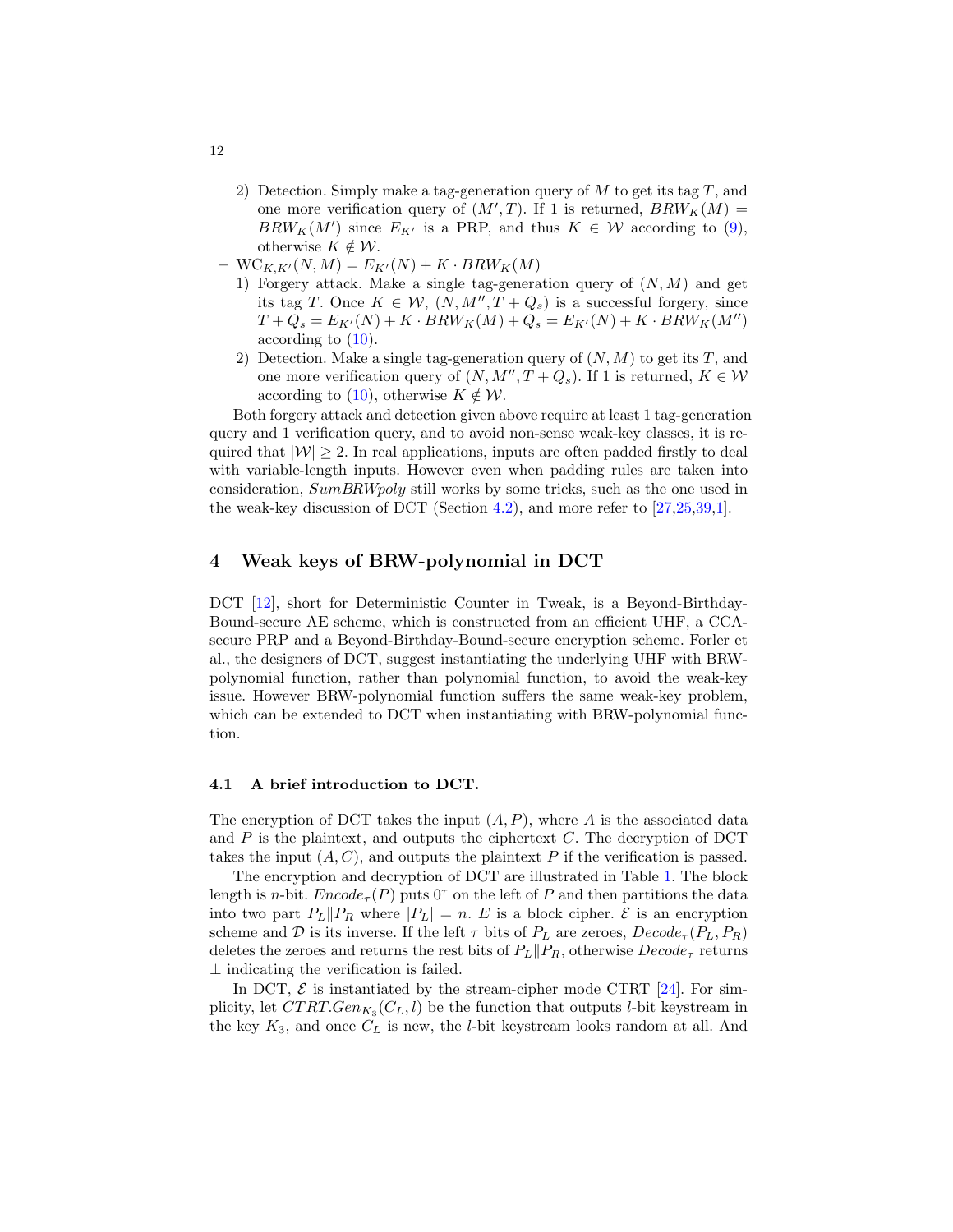<span id="page-12-2"></span>

| $DCT. enc_{K_1,K_2,K_3}(A,P)$       | $ \text{DCT}.dec_{K_1,K_2,K_3}(A,C) $ |
|-------------------------------------|---------------------------------------|
| $P_L  P_R = Encode_{\tau}(P)  $     | $C_L$    $C_R = C$                    |
| $X = H_{K_1}(A, P_R)$               | $P_R = \mathcal{D}_{K_3}(C_L, C_R)$   |
| $Y = P_L + X$                       | $X = H_{K_1}(A, P_R)$                 |
| $C_L = E_{K_2}(Y)$                  | $Y = E_{K_2}^{-1}(C_L)$               |
| $C_R = \mathcal{E}_{K_3}(C_L, P_R)$ | $P_L = Y - X$                         |
| return $C_L  C_R$                   | return $Decode_{\tau}(P_L, P_R)$      |

<span id="page-12-1"></span>Table 1. The encryption and decryption of DCT.

then

$$
\begin{cases} \mathcal{E}_{K_3}(C_L, P_R) = P_R + CTRT.Gen_{K_3}(C_L, |P_R|) \\ \mathcal{D}_{K_3}(C_L, C_R) = C_R + CTRT.Gen_{K_3}(C_L, |C_R|) \end{cases}
$$

The underlying UHF is defined as

$$
H_{K_1}(A, P_R) = K_1 \cdot BRW_{K_1}(pad(A)||pad(P_R)||L)
$$

where the function  $pad(X)$  pads X with the minimal number of trailing zeroes such that its length after padding are multiples of n,  $L = len(A)||len(P_R)$  that  $len(X)$  is an  $(n/2)$ -bit variable representing the bit length of X. Note that the UHF description here is a bit different from the original design in [\[12\]](#page-15-13), but it doesn't affect the weak-key discussion in the following.

#### <span id="page-12-0"></span>4.2 Weak keys of BRW-polynomial function in DCT.

When instantiating with BRW-polynomial function, which is suggested by its designers, DCT suffers the unavoidable weak-key problem, owing to ubiquitous weak keys of its BRW-polynomial UHF component, and the details are given out in the following.

AE schemes are designed to provide both the confidentiality of plaintexts and the integrity of plaintexts and associated data. However when weak keys are used, at least one of the security goal is broken. For example, GCM, one of the standardized AE schemes, fails to provide the integrity when using weak keys of its polynomial-function UHF, which is proved by the forgery attacks given in  $[14,27,25,39,1]$  $[14,27,25,39,1]$  $[14,27,25,39,1]$  $[14,27,25,39,1]$  $[14,27,25,39,1]$ . Another example is the robust AE scheme AEZ  $[16]$ , which, when using weak keys given in [\[22\]](#page-16-12), fails to offer the confidentiality, as its ciphertexts can be distinguished from random bits efficiently. As for BRWinstantiated DCT, both its confidentiality and integrity collapse, when using weak keys of BRW-polynomial. Besides it is easy to detect if the unknown key of BRW-polynomial belongs to some weak-key class.

Inherited from BRW-polynomial function, any subset  $W = \{H_0, \dots, H_{s-1}\}\$ is a weak-key class of DCT, as long as  $s \geq 2$ . That is, once  $K_1 \in \mathcal{W}$ , the confidentiality, as well as the integrity, of DCT collapses totally, and it is easy to detect whether  $K_1 \in \mathcal{W}$ .

.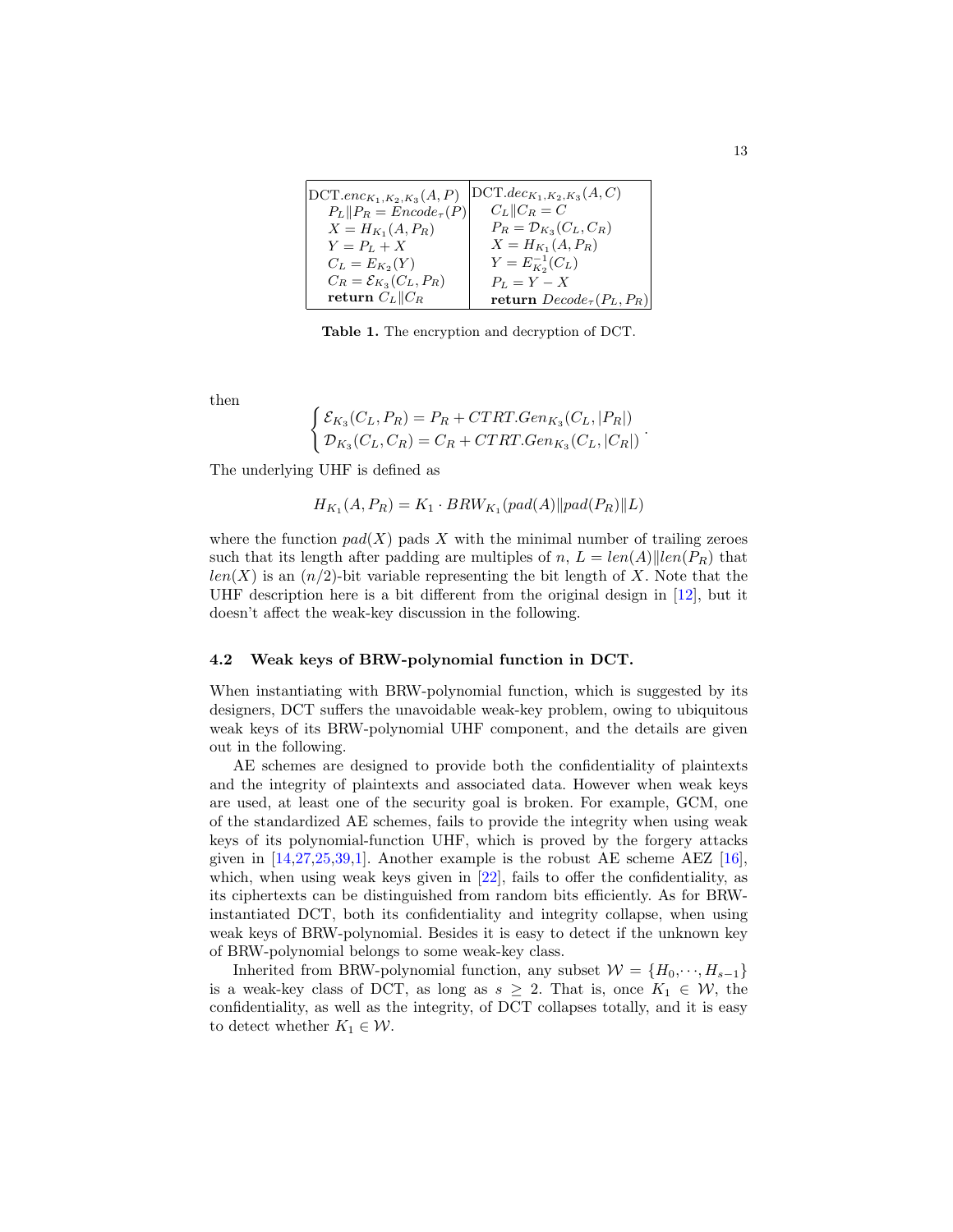Construct message pairs. The crux is how to construct distinct message pairs, say  $(A, P), (A', P')$ , for any W, satisfying that

$$
K_1 \in \mathcal{W} \iff H_{K_1}(A', P'_R) = H_{K_1}(A, P_R).
$$

In the following, we explain how to find such pairs with  $SumBRWpoly$  and a little trick to deal with the padding rule.

For any s-key subset W, let  $m = 2^{v+1} - 1$  and  $v = \lfloor \log_2(s+1) \rfloor$ , i.e. s <  $m \leq (2s+1)$ . Let A be arbitrary m-block message, i.e.  $A = M_0 \cdots M_{m-1}$  where  $M_i \in \{0,1\}^n$  for  $i = 0, \dots, m-1$ . Let  $q(K_1) = (K_1 - H_0) \cdots (K_1 - H_{s-1})$  and  $A' = M'_0 \cdots M'_{m-1} = SumBRW poly(q(K_1), M_0 \cdots M_{m-1}),$  thus

<span id="page-13-0"></span>
$$
BRW_{K_1}(M'_0 \cdots M'_{m-1}) = BRW_{K_1}(M_0 \cdots M_{m-1}) + q(K_1). \tag{11}
$$

Besides, let  $P_R = P'_R = 0^n || U$  where  $U \in \bigcup_{l=0}^{(m-2)n} \{0,1\}^l$ , and

<span id="page-13-1"></span>
$$
\begin{cases}\n\text{pad}(A) \|\text{pad}(P_R)\|L = M_0 \cdots M_{m-1} \| 0^n \|\text{pad}(U)\|L \\
\text{pad}(A') \|\text{pad}(P_R')\|L' = M'_0 \cdots M'_{m-1} \| 0^n \|\text{pad}(U)\|L'\n\end{cases} (12)
$$

where  $L = len(A) || len(P_R)$ ,  $L' = len(A') || len(P'_R)$  and  $L = L'$ . Obviously,  $(m+2)n \leq |pad(A)||pad(P_R)||L| \leq 2mn$ , i.e. at most  $2(2s+2)$  blocks, and  $\| pad(A) \| pad(P_R) \| L \| = \| pad(A') \| pad(P'_R) \| L \|.$ 

Therefore, by  $(11)(12)$  $(11)(12)$ ,

$$
BRW_{K_1}(pad(A')\|pad(P'_R)\|L')
$$
  
=  $BRW_{K_1}(pad(A')\|pad(P'_R)\|L)$   
=  $BRW_{K_1}(M'_0 \cdots M'_{m-1}) \cdot (K_1^{m+1} + 0^n) + BRW_{K_1}(pad(U)\|L)$   
=  $(BRW_{K_1}(M_0 \cdots M_{m-1}) + q(K_1)) \cdot (K_1^{m+1} + 0^n) + BRW_{K_1}(pad(U)\|L)$   
=  $BRW_{K_1}(M_0 \cdots M_{m-1}) \cdot (K_1^{m+1} + 0^n) + BRW_{K_1}(pad(U)\|L) + q(K_1) \cdot K_1^{m+1}$   
=  $BRW_{K_1}(pad(A)\|pad(P_R)\|L) + q(K_1) \cdot K_1^{m+1}$ ,

and thus

<span id="page-13-2"></span>
$$
K_1 \in \mathcal{W} \bigcup \{0\} \iff H_{K_1}(A', P'_R) = H_{K_1}(A, P_R). \tag{13}
$$

Moreover, with  $H_{K_1}(A', P'_R) = H_{K_1}(A, P_R)$ , let  $P = V||P_R, P' = V||P'_R$ where  $V \in \{0,1\}^{n-\tau}$ , and thus

<span id="page-13-3"></span>
$$
C_L' = C_L,\tag{14}
$$

where  $C'_{L} || C'_{R} = DCT. enc_{K_1, K_2, K_3}(A', P'), C_{L} || C_{R} = DCT. enc_{K_1, K_2, K_3}(A, P).$ Weak-key classes in DCT. For any key subset  $W$  of BRW-polynomial function, with the message pair  $(A, P), (A', P')$  that satisfy [\(13\)](#page-13-2) [\(14\)](#page-13-3) found, both confidentiality and integrity of DCT collapse when  $K_1 \in \mathcal{W}$ . More specifically, when  $K_1 \in \mathcal{W}$ , the following attacks are successful: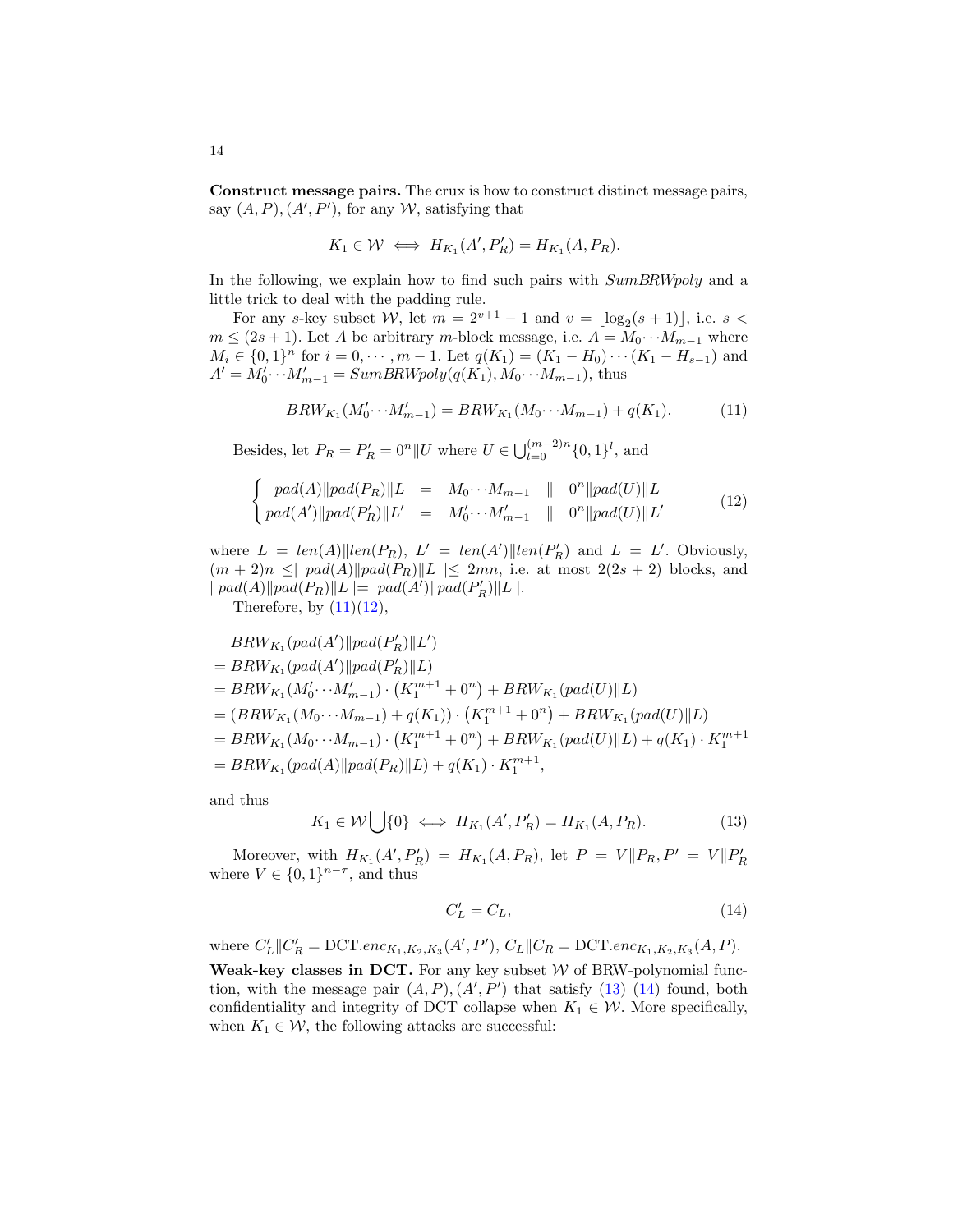- <span id="page-14-2"></span>- Distinguishing attack. Make two encryption queries of  $(A, P), (A', P'),$ and denote the ciphertexts as  $C_L||C_R, C'_L||C'_R$  respectively. According to [\(14\)](#page-13-3),  $C_L = C_L'$  is always true in DCT, while happens with the small probability of  $2^{-n}$  in the random case.
- **Forgery attack.** Make a single encryption query of  $(A, P)$  to get its ciphertext  $C_L||C_R$ , and forge the ciphertext of  $(A', P')$  as  $C_L||(P'_R + P_R + C_R)$ , where  $P_R + C_R$  is the keystream which is produced by the CTRT encryption component  $\mathcal{E}$ , i.e.  $P_R + C_R = CTRT.Gen_{K_3}(C_L, |P_R|)$ .

More specifically, let  $C'_{L}||C'_{R} = DCT. enc_{K_1, K_2, K_3}(A', P')$ . By [\(14\)](#page-13-3),  $C'_{L} = C_{L}$ , and then  $CTRT.Gen_{K_3}(C'_L, |P'_R|) = CTRT.Gen_{K_3}(C_L, |P_R|)$  since  $|P_R|$  =  $|P'_R|$ . Thus  $C'_R = P'_R + CTRT \cdot \tilde{G}en_{K_3}(C'_L, |P'_R|) = P'_R + P_R + C_R$ .

Moreover it is easy to detect whether  $K_1 \in \mathcal{W} \bigcup \{0\}$ . Simply make two encryption queries of  $(A, P), (A', P')$  and denote the ciphertexts as  $C_L||C_R, C'_L||C'_R$ respectively. Once  $C'_{L} = C_{L}$ ,  $H_{K_1}(A', P'_{R}) = H_{K_1}(A, P_{R})$  as the block-cipher E is a PRP, and by  $(13)$ ,  $K_1 \in \mathcal{W}$ .

Besides, if  $K_1 = 0$ , the UHF outputs 0 for arbitrary input, and thus when  $0 \notin W$ , by 1 more encryption query, it is able to detect either  $K_1 = 0$  or  $K_1 \in \mathcal{W}$ . That is, make a encryption query of some input  $(A'', P'')$  for any  $A''$ and  $P'' = V||P''_R$ , and observe if its first *n*-bit ciphertext equals  $C_L$ .

Thus, any key subset W of BRW-polynomial function that  $|W| \geq 2$  is a weak-key class in BRW-instantiated DCT. Again,  $|W| \geq 2$  is required to avoid non-sense weak-key classes.

## <span id="page-14-1"></span>5 Conclusions

This work studies the weak-key problem of BRW-polynomial function and BRWinstantiated schemes. It is found that weak keys in BRW-polynomial function are ubiquitous, and that any key subset of BRW-polynomial which consists of at least 2 keys is a weak-key class in BRW-based cryptographic schemes like the Wegman-Carter scheme, the UHF-then-PRF scheme, DCT, etc. Similar weakkey classes also exist in more BRW-instantiated schemes [\[6,](#page-15-11)[30,](#page-17-5)[28,](#page-16-7)[29,](#page-16-8)[9\]](#page-15-12). Although the weak-key attack seems impossible to break the provable security of these schemes, the ubiquity of weak keys is a potential security risk.

### Acknowledgements

The authors would like to thank the anonymous reviewers for their helpful comments and suggestions. The work of this paper is supported by the National Key Basic Research Program of China (2014CB340603) and the National Natural Science Foundation of China (Grants 61472415, 61732021, 61772519).

## References

<span id="page-14-0"></span>1. Abdelraheem, M.A., Beelen, P., Bogdanov, A., Tischhauser, E.: Twisted polynomials and forgery attacks on GCM. In: Oswald, E., Fischlin, M. (eds.) Advances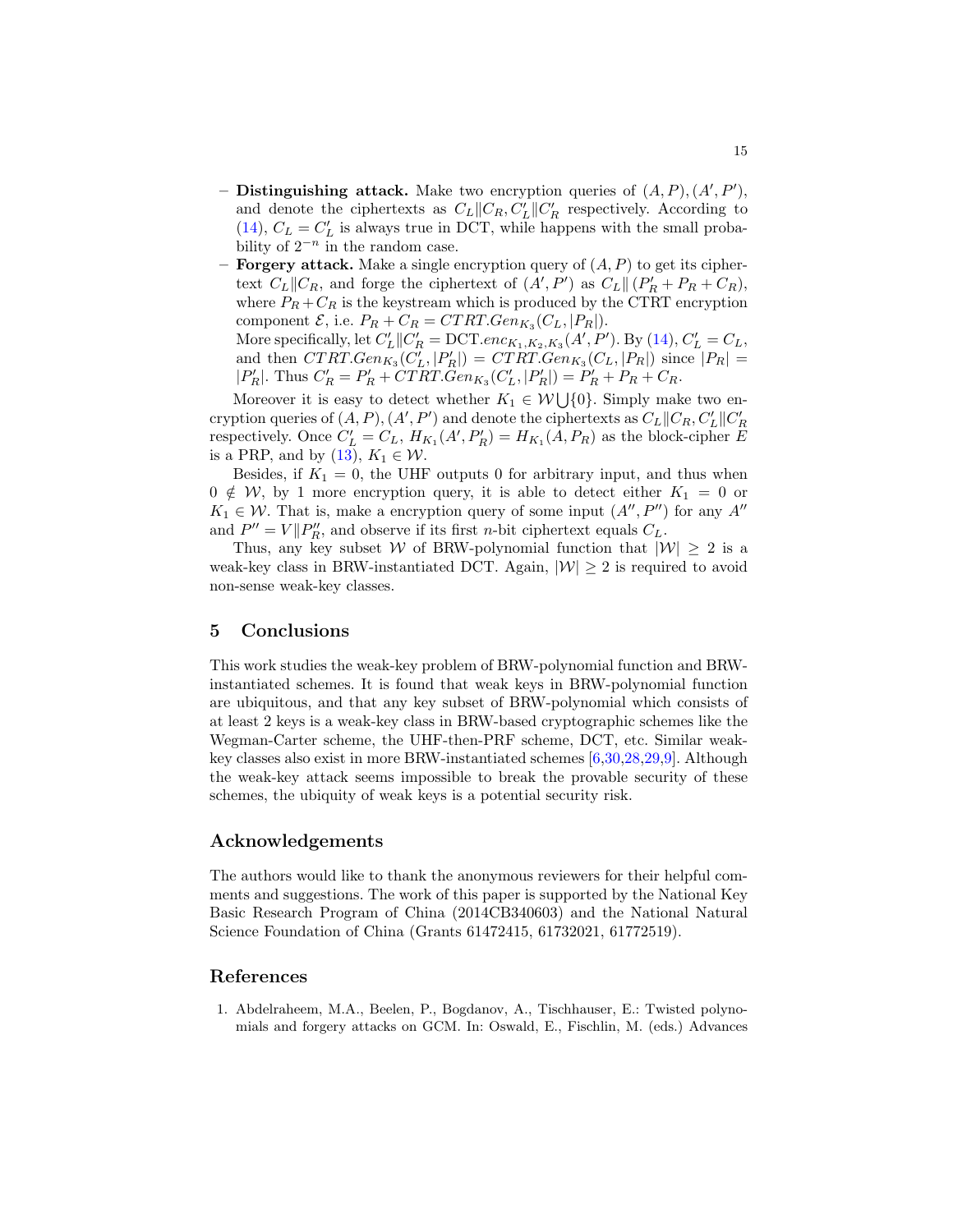<span id="page-15-15"></span>in Cryptology - EUROCRYPT 2015, Proceedings, Part I. Lecture Notes in Computer Science, vol. 9056, pp. 762–786. Springer (2015), [http://dx.doi.org/10.](http://dx.doi.org/10.1007/978-3-662-46800-5_29) [1007/978-3-662-46800-5\\_29](http://dx.doi.org/10.1007/978-3-662-46800-5_29) [2,](#page-1-0) [6,](#page-5-2) [12,](#page-11-1) [13](#page-12-2)

- <span id="page-15-10"></span>2. Abdelraheem, M.A., Bogdanov, A., Tischhauser, E.: Weak-key analysis of poet. Cryptology ePrint Archive, Report 2014/226 (2014), [http://eprint.iacr.org/](http://eprint.iacr.org/2014/226) [2014/226](http://eprint.iacr.org/2014/226) [2](#page-1-0)
- <span id="page-15-5"></span>3. Abed, F., Fluhrer, S., Foley, J., Forler, C., List, E., Lucks, S., McGrew, D., , Wenzel, J.: The POET family of on-line authenticated encryption schemes (2014), <http://competitions.cr.yp.to/caesar-submissions.html> [1,](#page-0-0) [2](#page-1-0)
- <span id="page-15-8"></span>4. Andreeva, E., Bogdanov, A., Lauridsen, M.M., Luykx, A., Mennink, B., Tischhauser, E., Yasuda, K.: AES-COBRA (2014), [http://competitions.cr.yp.to/](http://competitions.cr.yp.to/caesar-submissions.html) [caesar-submissions.html](http://competitions.cr.yp.to/caesar-submissions.html) [2](#page-1-0)
- <span id="page-15-7"></span>5. Bernstein, D.J.: The poly1305-AES message-authentication code. In: Gilbert, H., Handschuh, H. (eds.) FSE 2005, Revised Selected Papers. Lecture Notes in Computer Science, vol. 3557, pp. 32–49. Springer (2005), [http://dx.doi.org/10.1007/](http://dx.doi.org/10.1007/11502760_3) [11502760\\_3](http://dx.doi.org/10.1007/11502760_3) [2](#page-1-0)
- <span id="page-15-11"></span>6. Bernstein, D.J.: Polynomial evaluation and message authentication (2011), [http:](http://cr.yp.to/papers.html#pema) [//cr.yp.to/papers.html#pema](http://cr.yp.to/papers.html#pema) [2,](#page-1-0) [7,](#page-6-1) [15](#page-14-2)
- <span id="page-15-3"></span>7. Black, J., Halevi, S., Krawczyk, H., Krovetz, T., Rogaway, P.: UMAC: fast and secure message authentication. In: Wiener [\[38\]](#page-17-9), pp. 216–233, [http://dx.doi.org/](http://dx.doi.org/10.1007/3-540-48405-1_14) [10.1007/3-540-48405-1\\_14](http://dx.doi.org/10.1007/3-540-48405-1_14) [1](#page-0-0)
- <span id="page-15-0"></span>8. Carter, L., Wegman, M.N.: Universal classes of hash functions. J. Comput. Syst. Sci. 18(2), 143–154 (1979) [1](#page-0-0)
- <span id="page-15-12"></span>9. Chakraborty, D., Mancillas-L´opez, C.: Double ciphertext mode: a proposal for secure backup. IJACT 2(3), 271–287 (2012), [http://dx.doi.org/10.1504/IJACT.](http://dx.doi.org/10.1504/IJACT.2012.045588) [2012.045588](http://dx.doi.org/10.1504/IJACT.2012.045588) [2,](#page-1-0) [15](#page-14-2)
- <span id="page-15-4"></span>10. Chakraborty, D., Sarkar, P.: HCH: A new tweakable enciphering scheme using the hash-encrypt-hash approach. In: Barua, R., Lange, T. (eds.) Progress in Cryptology - INDOCRYPT 2006. Lecture Notes in Computer Science, vol. 4329, pp. 287–302. Springer (2006), [http://dx.doi.org/10.1007/11941378\\_21](http://dx.doi.org/10.1007/11941378_21) [1,](#page-0-0) [2](#page-1-0)
- <span id="page-15-2"></span>11. Etzel, M., Patel, S., Ramzan, Z.: SQUARE hash: fast message authenication via optimized universal hash functions. In: Wiener [\[38\]](#page-17-9), pp. 234–251, [http://dx.doi.](http://dx.doi.org/10.1007/3-540-48405-1_15) [org/10.1007/3-540-48405-1\\_15](http://dx.doi.org/10.1007/3-540-48405-1_15) [1](#page-0-0)
- <span id="page-15-13"></span>12. Forler, C., List, E., Lucks, S., Wenzel, J.: Efficient beyond-birthday-bound-secure deterministic authenticated encryption with minimal stretch. In: Liu, J.K., Steinfeld, R. (eds.) Information Security and Privacy - 21st Australasian Conference, ACISP 2016, Melbourne, VIC, Australia, July 4-6, 2016, Proceedings, Part II. Lecture Notes in Computer Science, vol. 9723, pp. 317–332. Springer (2016), [http://dx.doi.org/10.1007/978-3-319-40367-0\\_20](http://dx.doi.org/10.1007/978-3-319-40367-0_20) [2,](#page-1-0) [3,](#page-2-1) [12,](#page-11-1) [13](#page-12-2)
- <span id="page-15-1"></span>13. Halevi, S., Krawczyk, H.: MMH: software message authentication in the gbit/second rates. In: Biham, E. (ed.) Fast Software Encryption 1997. Lecture Notes in Computer Science, vol. 1267, pp. 172–189. Springer (1997), [http://dx.doi.org/](http://dx.doi.org/10.1007/BFb0052345) [10.1007/BFb0052345](http://dx.doi.org/10.1007/BFb0052345) [1](#page-0-0)
- <span id="page-15-6"></span>14. Handschuh, H., Preneel, B.: Key-recovery attacks on universal hash function based MAC algorithms. In: Wagner, D. (ed.) CRYPTO. Lecture Notes in Computer Science, vol. 5157, pp. 144–161. Springer (2008) [2,](#page-1-0) [5,](#page-4-0) [13](#page-12-2)
- <span id="page-15-9"></span>15. Harris, S.: The Enchilada authenticated ciphers (2014), [http://competitions.cr.](http://competitions.cr.yp.to/caesar-submissions.html)  $yp.to/caesar-submissions.html$   $2$
- <span id="page-15-14"></span>16. Hoang, V.T., Krovetz, T., Rogaway, P.: Robust authenticated-encryption AEZ and the problem that it solves. In: Oswald, E., Fischlin, M. (eds.) Advances in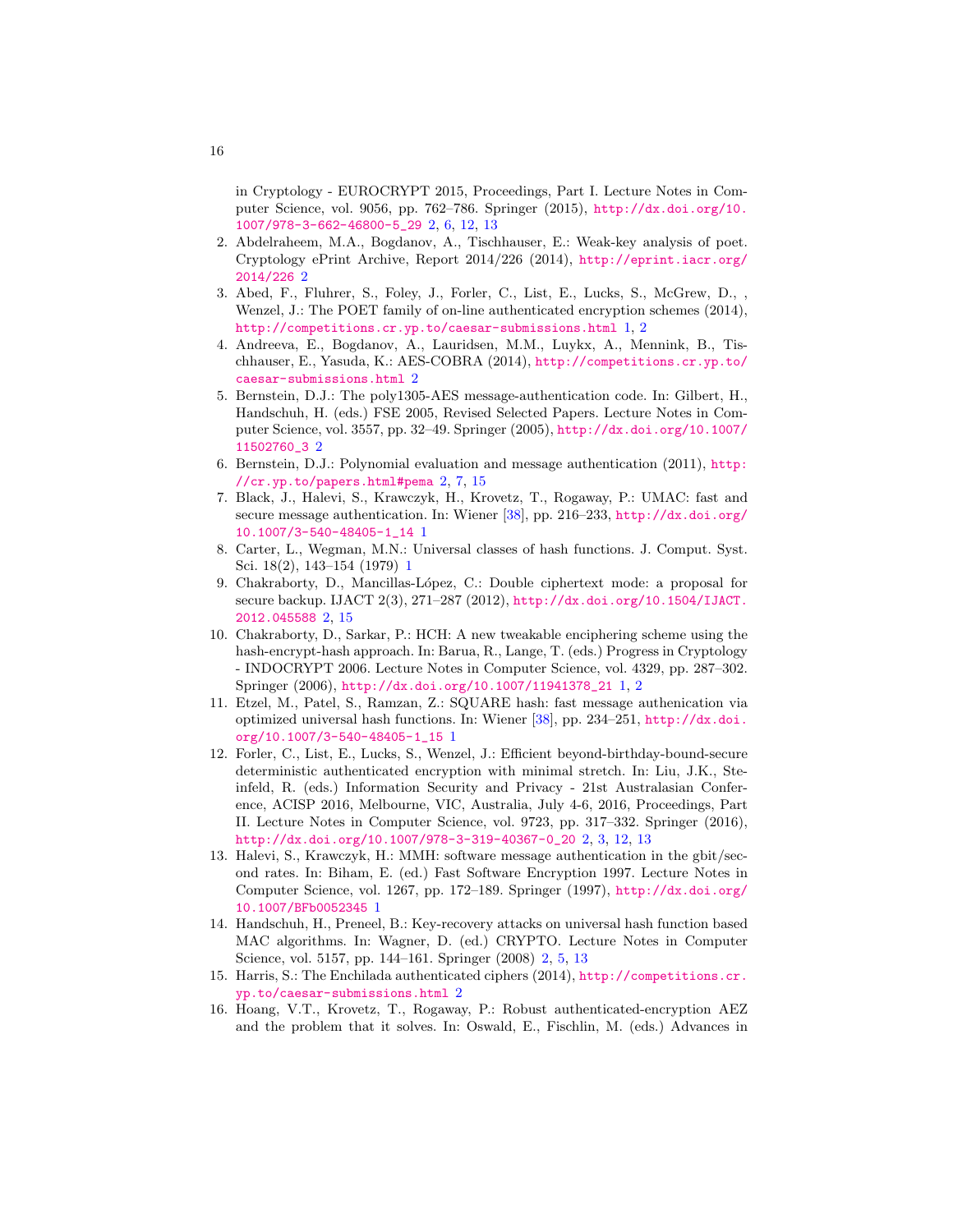Cryptology - EUROCRYPT 2015 - 34th Annual International Conference on the Theory and Applications of Cryptographic Techniques, Sofia, Bulgaria, April 26- 30, 2015, Proceedings, Part I. Lecture Notes in Computer Science, vol. 9056, pp. 15–44. Springer (2015), [https://doi.org/10.1007/978-3-662-46800-5\\_2](https://doi.org/10.1007/978-3-662-46800-5_2) [13](#page-12-2)

- <span id="page-16-5"></span>17. IEEE Std 1619.2-2010: IEEE standard for wide-block encryption for shared storage media (2011) [2](#page-1-0)
- <span id="page-16-9"></span>18. Krawczyk, H.: LFSR-based hashing and authentication. In: Desmedt, Y. (ed.) Advances in Cryptology - CRYPTO '94. Lecture Notes in Computer Science, vol. 839, pp. 129–139. Springer (1994), [http://dx.doi.org/10.1007/3-540-48658-5\\_15](http://dx.doi.org/10.1007/3-540-48658-5_15) [4,](#page-3-0) [5](#page-4-0)
- <span id="page-16-0"></span>19. McGrew, D.A., Fluhrer, S.R.: The extended codebook (XCB) mode of operation. IACR Cryptology ePrint Archive 2004, 278 (2004), [http://eprint.iacr.](http://eprint.iacr.org/2004/278) [org/2004/278](http://eprint.iacr.org/2004/278) [1](#page-0-0)
- <span id="page-16-4"></span>20. McGrew, D.A., Viega, J.: The Galois/Counter mode of operation (GCM) (2004), <http://csrc.nist.gov/groups/ST/toolkit/BCM/> [2](#page-1-0)
- <span id="page-16-1"></span>21. McGrew, D.A., Viega, J.: The security and performance of the Galois/Counter mode of operation (full version). IACR Cryptology ePrint Archive 2004, 193 (2004), <http://eprint.iacr.org/2004/193> [1](#page-0-0)
- <span id="page-16-12"></span>22. Mennink, B.: Weak keys for aez, and the external key padding attack. In: Handschuh, H. (ed.) Topics in Cryptology - CT-RSA 2017 - The Cryptographers' Track at the RSA Conference 2017, San Francisco, CA, USA, February 14-17, 2017, Proceedings. Lecture Notes in Computer Science, vol. 10159, pp. 223–237. Springer (2017), [https://doi.org/10.1007/978-3-319-52153-4\\_13](https://doi.org/10.1007/978-3-319-52153-4_13) [13](#page-12-2)
- <span id="page-16-10"></span>23. Morales-Luna, G.: On formal expressions of BRW-polynomials. IACR Cryptology ePrint Archive 2013, 3 (2013), <http://eprint.iacr.org/2013/003> [7](#page-6-1)
- <span id="page-16-11"></span>24. Peyrin, T., Seurin, Y.: Counter-in-tweak: Authenticated encryption modes for tweakable block ciphers. In: Robshaw, M., Katz, J. (eds.) Advances in Cryptology - CRYPTO 2016 - 36th Annual International Cryptology Conference, Santa Barbara, CA, USA, August 14-18, 2016, Proceedings, Part I. Lecture Notes in Computer Science, vol. 9814, pp. 33–63. Springer (2016), [http://dx.doi.org/10.](http://dx.doi.org/10.1007/978-3-662-53018-4_2) [1007/978-3-662-53018-4\\_2](http://dx.doi.org/10.1007/978-3-662-53018-4_2) [12](#page-11-1)
- <span id="page-16-3"></span>25. Procter, G., Cid, C.: On weak keys and forgery attacks against polynomial-based MAC schemes. In: Moriai, S. (ed.) Fast Software Encryption - 20th International Workshop, FSE 2013. Lecture Notes in Computer Science, vol. 8424, pp. 287–304. Springer (2013), [http://dx.doi.org/10.1007/978-3-662-43933-3\\_15](http://dx.doi.org/10.1007/978-3-662-43933-3_15) [2,](#page-1-0) [5,](#page-4-0) [6,](#page-5-2) [12,](#page-11-1) [13](#page-12-2)
- <span id="page-16-6"></span>26. Rabin, M.O., Winograd, S.: Fast evaluation of polynomials by rational preparation. Communications on Pure and Applied Mathematics 25(4), 433–458 (1972) [2](#page-1-0)
- <span id="page-16-2"></span>27. Saarinen, M.O.: Cycling attacks on GCM, GHASH and other polynomial MACs and Hashes. In: Canteaut, A. (ed.) Fast Software Encryption - 19th International Workshop, FSE 2012. Lecture Notes in Computer Science, vol. 7549, pp. 216–225. Springer (2012), [http://dx.doi.org/10.1007/978-3-642-34047-5\\_13](http://dx.doi.org/10.1007/978-3-642-34047-5_13) [2,](#page-1-0) [6,](#page-5-2) [12,](#page-11-1) [13](#page-12-2)
- <span id="page-16-7"></span>28. Sarkar, P.: Efficient tweakable enciphering schemes from (block-wise) universal hash functions. IEEE Trans. Information Theory 55(10), 4749–4760 (2009), [http:](http://dx.doi.org/10.1109/TIT.2009.2027487) [//dx.doi.org/10.1109/TIT.2009.2027487](http://dx.doi.org/10.1109/TIT.2009.2027487) [2,](#page-1-0) [7,](#page-6-1) [15](#page-14-2)
- <span id="page-16-8"></span>29. Sarkar, P.: Tweakable enciphering schemes using only the encryption function of a block cipher. Inf. Process. Lett. 111(19), 945–955 (2011), [http://dx.doi.org/10.](http://dx.doi.org/10.1016/j.ipl.2011.06.014) [1016/j.ipl.2011.06.014](http://dx.doi.org/10.1016/j.ipl.2011.06.014) [2,](#page-1-0) [15](#page-14-2)